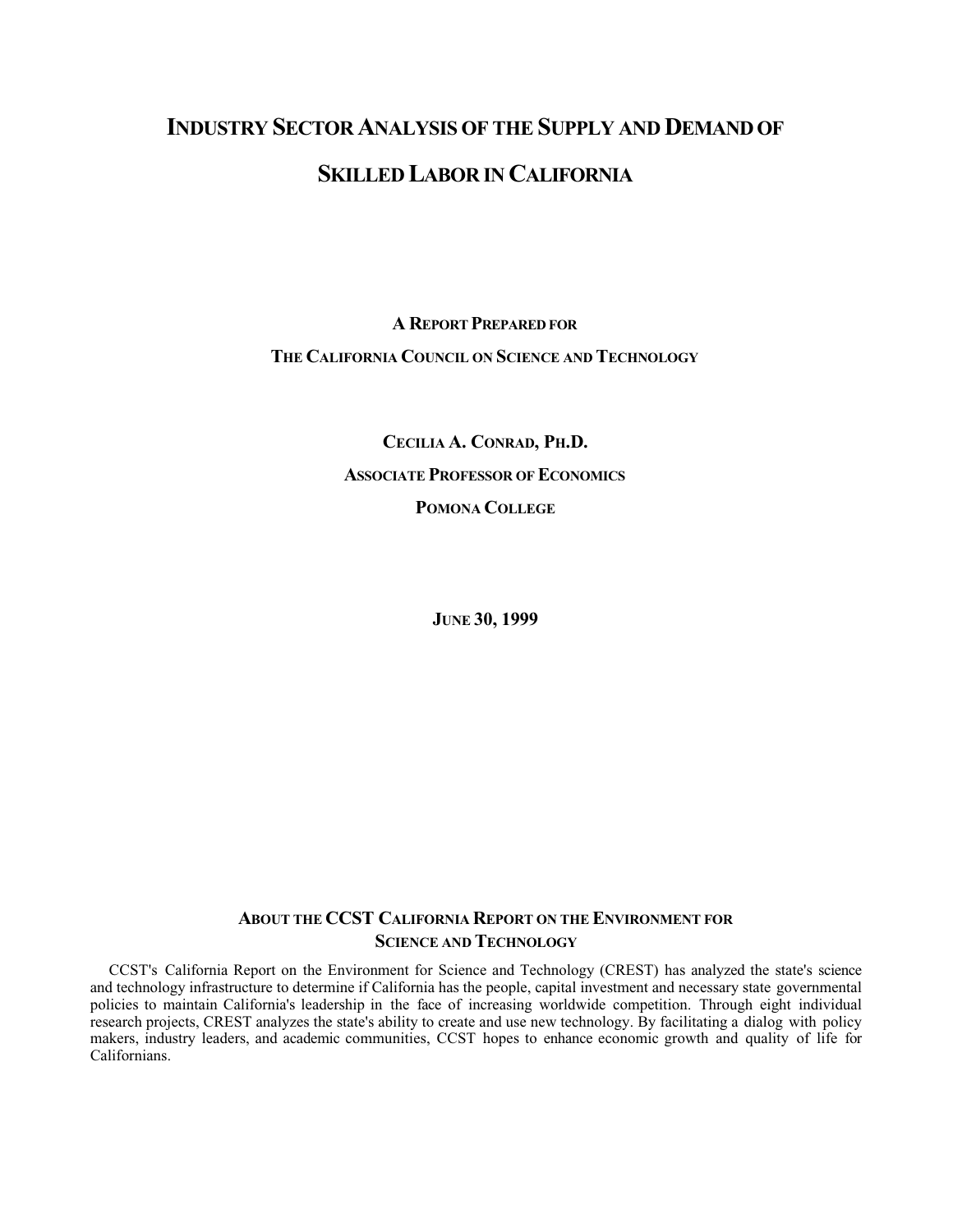#### **ACKNOWLEDGMENTS**

The California Council on Science and Technology gratefully acknowledges support from the W. M. Keck Foundation of Los Angeles, CCST's Sustaining Members, and the State of California.

The author is grateful to the assistance provided by Kelly Bedard, Assistant Professor of Economics at Claremont McKenna College in developing this project.

#### **COPYRIGHT**

Copyright 1999 by the California Council on Science and Technology. Library of Congress Cataloging Number in Publications Data Main Entry Under Title:

Industry Sector Analysis of the Supply and Demand of Skilled Labor in California

ISBN 1-930117-06-X

All rights reserved. No part of this work covered by the copyrights hereon may be reproduced or copied in any form or by any means -- graphic, electronic, or mechanical, including photocopying, recording, taping or information storage and retrieval systems -- without the express written permission of the California Council on Science and Technology.

Note: The California Council on Science and Technology (CCST) has made every reasonable effort to assure the accuracy of the information in this publication. However, the contents of this publication are subject to changes, omissions, and errors, and CCST accepts no liability for inaccuracies that may occur.

The California Council on Science and Technology is a nonprofit organization established in 1988 at the request of the California State Government and sponsored by the major post secondary institutions of California, in conjunction with leading private-sector firms. CCST's mission is to improve science and technology policy and application in California by proposing programs, conducting analyses, and helping government implement policies and initiatives for a better economy and quality of life.

The writers of this publication can be reached for questions or comments on content at the

California Council on Science and Technology 1130 K Street, Suite 280 Sacramento, California 95814

by voice at (916) 492-0996

by fax at (916) 492-0999

or e-mail at ccst@ccst.ucr.edu

To order additional copies of this report or other CCST publications contact 909.787.2913 or email ccst@ccst.ucr.edu.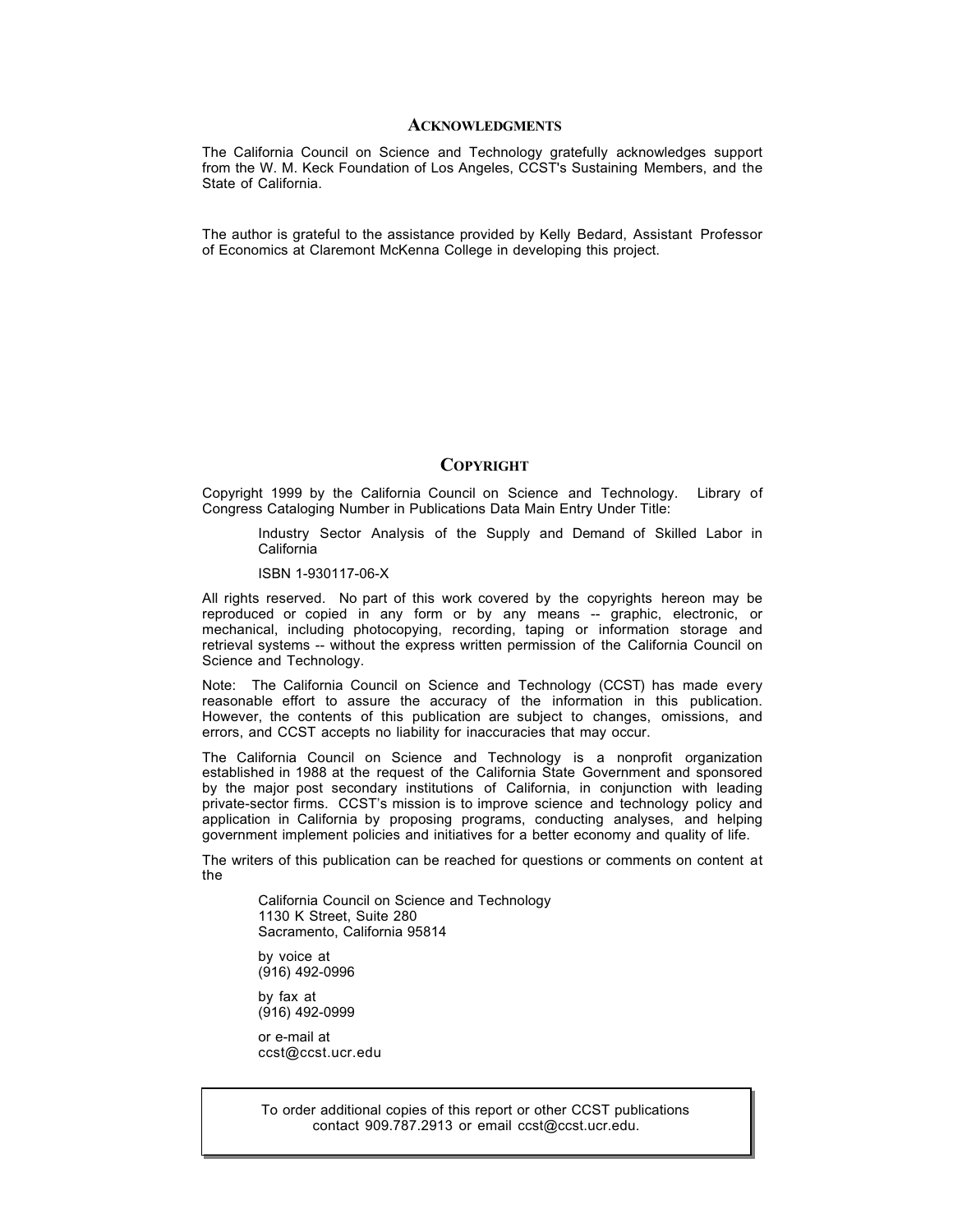# **Table of Contents**

| $\overline{2}$ . |  |
|------------------|--|
| 3.               |  |
| 4.               |  |
| 5.               |  |
| 6.               |  |
| 7.               |  |
| 8.               |  |
| 9.               |  |
| 10.              |  |

# **List of Figures and Table**

| Figure 1.  |                                                                                                                                 |  |
|------------|---------------------------------------------------------------------------------------------------------------------------------|--|
| Figure 2.  | Employment Growth in Computer Programming Services Also Outstrips Other Sectors in California --------13                        |  |
| Figure 3.  |                                                                                                                                 |  |
| Figure 4.  |                                                                                                                                 |  |
| Figure 5.  |                                                                                                                                 |  |
| Figure 6.  |                                                                                                                                 |  |
| Figure 7.  |                                                                                                                                 |  |
| Figure 8.  |                                                                                                                                 |  |
| Figure 9.  |                                                                                                                                 |  |
| Figure 10. |                                                                                                                                 |  |
| Figure 11. |                                                                                                                                 |  |
|            |                                                                                                                                 |  |
|            |                                                                                                                                 |  |
|            |                                                                                                                                 |  |
|            |                                                                                                                                 |  |
|            |                                                                                                                                 |  |
|            |                                                                                                                                 |  |
|            |                                                                                                                                 |  |
|            |                                                                                                                                 |  |
|            |                                                                                                                                 |  |
|            |                                                                                                                                 |  |
|            | Figure 22. California's Share of the Production of US Science and Technology Graduates Has Fallen----------------------------23 |  |
|            |                                                                                                                                 |  |
| Table 1.   |                                                                                                                                 |  |
| Table 2.   |                                                                                                                                 |  |
| Table 3.   |                                                                                                                                 |  |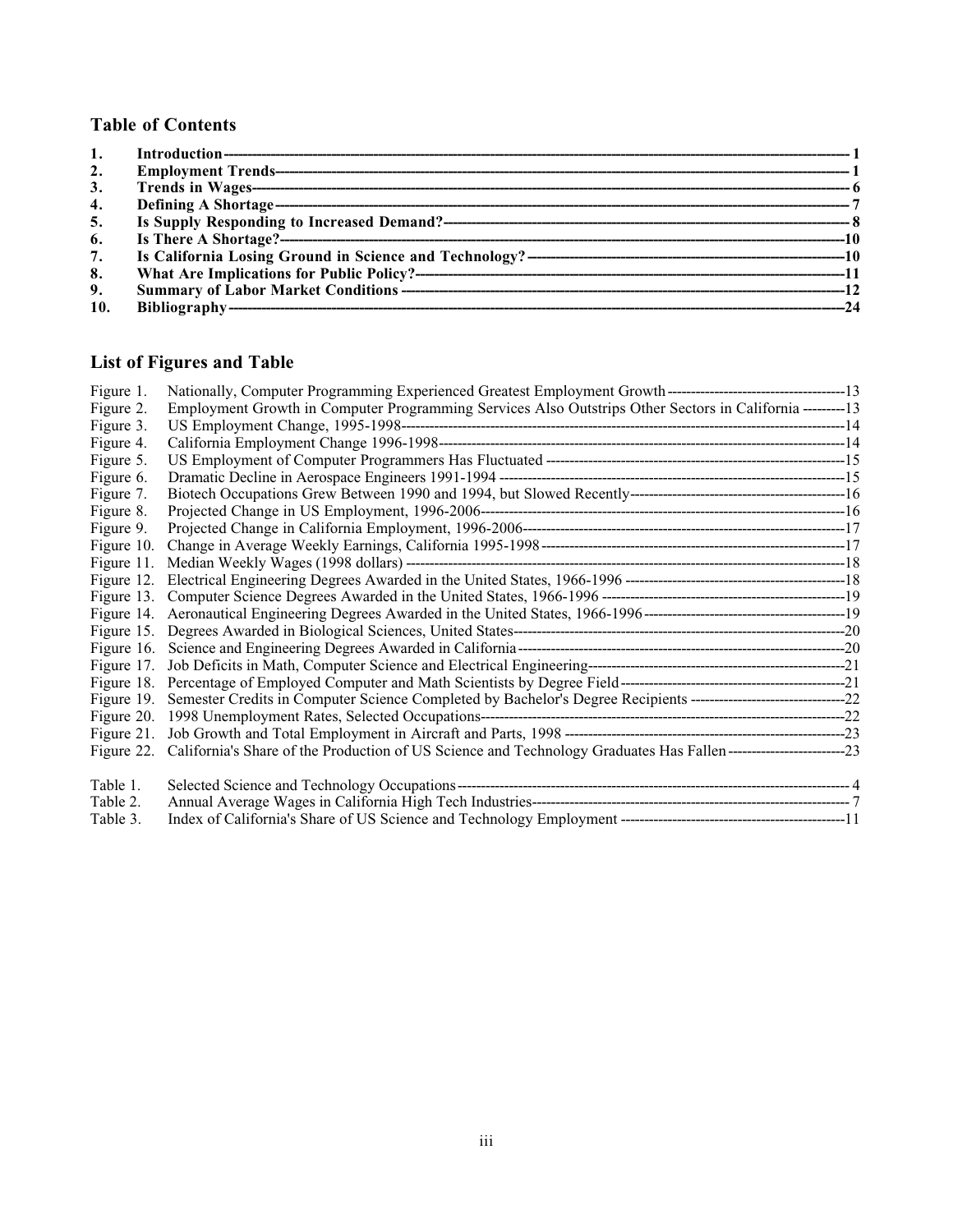#### **1. Introduction**

By many indicators, California is a leader in science and technology. It is the home of the fabled Silicon Valley and of 48 federal research labs. California inventors receive a disproportionate share of U.S. patents. Yet, this technology leadership could be threatened. California is lagging behind other states in workforce readiness. If California cannot meet industry's demand for skilled labor, it could lose science and technology jobs to other states.

This paper assesses the supply and demand of skilled labor for the science and technology industries of California. Although several recent studies have explored high-tech labor markets, this study differs from this earlier research in several important respects. One, the scope of industries studied is more expansive. Most of the recent research has focused on the market for information technology workers. (Freeman and Aspray, 1999; Lerman, 1998; Information Technology Association of America, 1998) This report examines employment and wages in biotechnology, aerospace, computers and electronics in addition to software and computer related services.<sup>1</sup> It examines employment trends for biological scientists and aerospace engineers as well as for computer programmers.

Much of the earlier research was generated in the context of a political battle over the proposed expansion of the H-1B visa program.<sup>2</sup> The United States Department of Commerce study, *America's New Deficit*, is one example. Relying heavily on research conducted by the Information Technology Association of America (ITAA, 1998), the Commerce Department summarized trends in employment, wages and vacancy rates for information technology workers. It concluded that the United States is "having trouble keeping up with the demand for new information technology workers." (US Dept. of Commerce, 1998, p1.) As a counterpoint to the ITAA and the Commerce Department, Dr. Robert I. Lerman, a prominent economist at the Urban Institute, testified before Congress that the case for a shortage was "far from conclusive." (Lerman, 1998a & b) The US General (Lerman, 1998a  $&$  b) The US General Accounting Office reviewed the evidence in the US Department of Commerce study and agreed, citing the need for additional information. (US General Accounting Office, 1998)

This report will not resolve the question of a shortage of information technology workers. It presents evidence that, over time, an unfettered labor market will adjust to a new equilibrium. A primary concern of this report is: will this new equilibrium mean fewer science and technology jobs in California?

Although the information technology labor market has attracted the most attention, a few studies have examined labor market conditions in a more broadly defined hightech sector. Two articles in the *Monthly Labor Review* examine employment trends in high-tech industries defined on the basis of R&D intensity. (Hadlock, Hecker and Gannon, 1991; Luker and Lyons, 1997) The most recent of the two reports a slow down of employment growth in R&D intensive industries and shift away from manufacturing toward services. The American Electronic Association's annual report card on the US high tech workforce defines high-tech to include electronics as well as information technology. (AEA, 1998)

Two studies of California's high-tech sector have a narrower focus. Allen Scott (1998) examines the multimedia and visual effects labor market in Southern California. The Silicon Valley Joint Venture Workforce Initiative report (A.T. Kearney, 1999) assesses the personnel needs of companies in Silicon Valley.

This report will not try to duplicate these earlier efforts. Instead, it will provide a synthesis of research findings and discuss the implications for the health of California's science and technology. It focuses on four specific questions.

- What has been the trend in employment and wages?
- Is there a shortage of skilled labor?
- Is California's science and technology sector in danger of losing ground to other states?
- What are the implications for public policy?

The basic findings are summarized below.

- ♦ Despite dramatic employment growth in computer software, science and technology's share of total employment in California has been relatively stable.
- Signals of a labor shortage (as economists would define it) are mixed. Labor supply is responding to changes in demand.
- $\bullet$  Even though the market works, the new equilibrium may mean fewer high tech jobs in California. California's share of U.S. science and technology employment is slipping.
- ♦ Keeping jobs in California will require increased investment in K-12 education and expansion of opportunities for lifelong learning.

#### **2. Employment Trends**

Between 1995 and 1998, employment grew in the science and technology sector, but this sector's share of total employment in California has remained relatively stable. Computer programming and data services is by

 $\frac{1}{1}$ <sup>1</sup> This study is part of a larger project on California's science and technology infrastructure sponsored by the California Council on Science and Technology (CCST). For compatibility with other studies in the project, this paper will use CCST's definition of the science and technology industries of California -- biotechnology and biomedical; software and computer related services and entertainment; computer and electronic equipment; telecommunications; and aerospace.

<sup>&</sup>lt;sup>2</sup> Freeman and Aspray offer an excellent discussion of this political context. (Freeman and Aspray, 1999)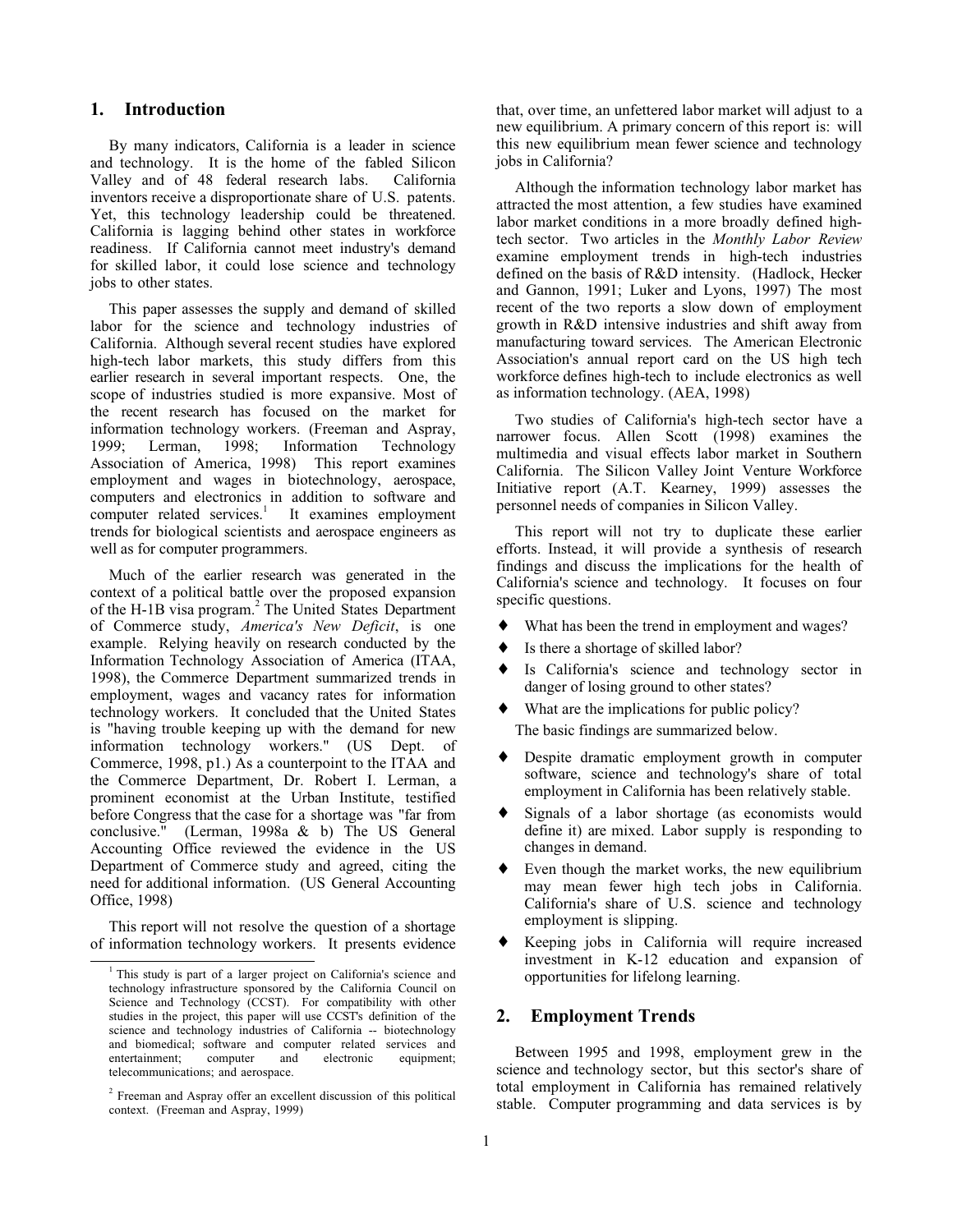far the fastest growing sector while employment in aerospace is contracting.

Figure 1 describes the 1995-1998 percentage change in employment in science and technology industries<sup>3</sup> for the United States and Figure 2, for California. Total science and technology employment grew by 15.8% nationally and by 15.6% in California. In 1995, US science and technology industries employed approximately 8.8 million workers; in 1998, approximately 10.2 million.<sup>4</sup> In California, employment increased from 1.3 million in 1995 to 1.5 million in 1998.

The most dramatic increase in employment occurred in computer programming services. Employment in computer programming services grew by 47% in the United States and by 44% in California. In contrast, total non-farm employment grew by 7.4% nationally and by 9.4% in California over the same period.

However, not all science and technology industries experienced above average employment growth. Employment in communications equipment and in search and navigation increased, but at a rate below the average for all nonfarm employment. Employment decreased in missiles and spacecraft by 9.3% in the United States and by 13.5% in California.

In a few sectors, employment has grown more in the United States than in California. Aircraft and parts is the most notable example. In California, aircraft and parts added 4.1 thousand jobs between 1995 and 1998, a change of 4.9%. In the rest of the United States, aircraft and parts added 68.1 thousand jobs, an 18.6% percentage change. As a result, California's share of total US employment in aircraft and parts declined from 18.7% in 1995 to 16.9% in 1998.

In California, below average growth in aerospace industries (aircraft and parts; search and navigation; missiles and spacecraft) and in communications equipment offset the spectacular growth in computer programming services such that employment growth in the science and technology sector was only slightly above the average for nonfarm industries.

Hence, the science and technology share of total California employment remains about 11%, roughly the same as in  $1995$ .<sup>5</sup> Nationally, the science and technology sector accounted for 8.3% of total, nonfarm employment in 1998, up from 7.7% in 1995.

The data in Figures 1 and 2 present only a partial picture of labor market conditions for science and technology industries. Employment by industry data is subject to several limitations. One, employment by industry data counts all workers in a particular industry whether the workers are in jobs that require scientific or technological knowledge or not. For example, if a technological knowledge or not. computer software publisher hires a new janitor or secretary, employment in that industry increases. Two, many workers whose jobs are technology intensive work outside of the S&T sector. Employment by industry provides no information about changes in demand for S&T workers in non S&T industries. A third limitation derives from the use Standard Industrial Classification (SIC) system to classify businesses.<sup>6</sup> The SIC system classifies businesses by their primary activity. Hence, businesses that are engaged in multiple activities -- some in science and technology activities, other not -- might not be classified as science and technology firms. This classification could lead to an undercount of employment in the science and technology sector. On the other hand, for a firm engaged in multiple activities that is grouped in science and technology SIC codes, all of the employment in that firm will be counted as employment in the science

 $\frac{1}{3}$  $3$  The data is from the US Bureau of Labor Statistics (BLS). The BLS classifies industries using the Standard Industrial Classification (SIC) system. The system is hierarchical. Each two-digit category consists of a series of 3-digit industries. Each 3-digit category consists of a series of 4-digit categories. Data is frequently only available only for the 2-digit category. Industries as defined by SIC code groupings do not exactly correspond to the categories defined by the CCST. The closest fit is between software and computer related services and entertainment and the three digit SIC Code, computer programming and data services, 737. For computer and electronics equipment, this study will examine employment in computers and office equipment, 357, in electronic components, 367 and in measurement and control devices, 382. These three industries are classified under three different 2-digit SIC code classifications. For telecommunications, this study uses communications equipment, 366 and communications, 48. Aerospace will include aircraft and parts, 372; guided missiles and spacecraft, 376; and search and navigation equipment, 381. The two digit SIC code category electrical and electronic equipment includes both communications equipment and electronic components and some other industries that might be characterized as technology intensive. Biotechnology and biomedical will be represented by drugs, 283 and research and testing services, 8731. Electronic components and communications equipment are part of a larger SIC code category, electrical and electronic equipment, 36. Because segments of other 3-digit industries in this 2-digit SIC code also might be categorized as science and technology industries, data for the entire 2-digit code is used when measuring the size of the science and technology sector. In a similar vein, search and navigation systems and measurement and control devices belong to the two digit code instruments, 38. Research and testing belongs to the two digit SIC code, engineering and management services, 87. Data for these two digit categories will be reported for similar reasons.

<sup>&</sup>lt;sup>4</sup> This estimate probably excludes some biotechnology firms and it excludes engineering services firms that are not classified as research and testing. A more inclusive definition of the science and technology sector yields an estimate of 10 million employed in 1998.

 $\frac{1}{5}$  $<sup>5</sup>$  Science and technology had a 12% share in 1989.</sup>

<sup>6</sup> The US government is switching from the SIC system to the North American Industry Classification System (NAICS) beginning with the 1997 Economic Census. The NAICS system offers structural improvements over the SIC and includes 350 new industries including semiconductor machinery manufacturing, fiber optic cable manufacturing, reproduction of computer software, cellular and wireless communications and satellite communications. The SIC system grouped industries into 10 sectors. The NAICS groups industries into 30 sectors. Most notably, the NAICS defines a new Information sector that includes components from four SIC sectors Additional information about the new NAICS system is available at http://www.census.gov/epcd/www/naics.html.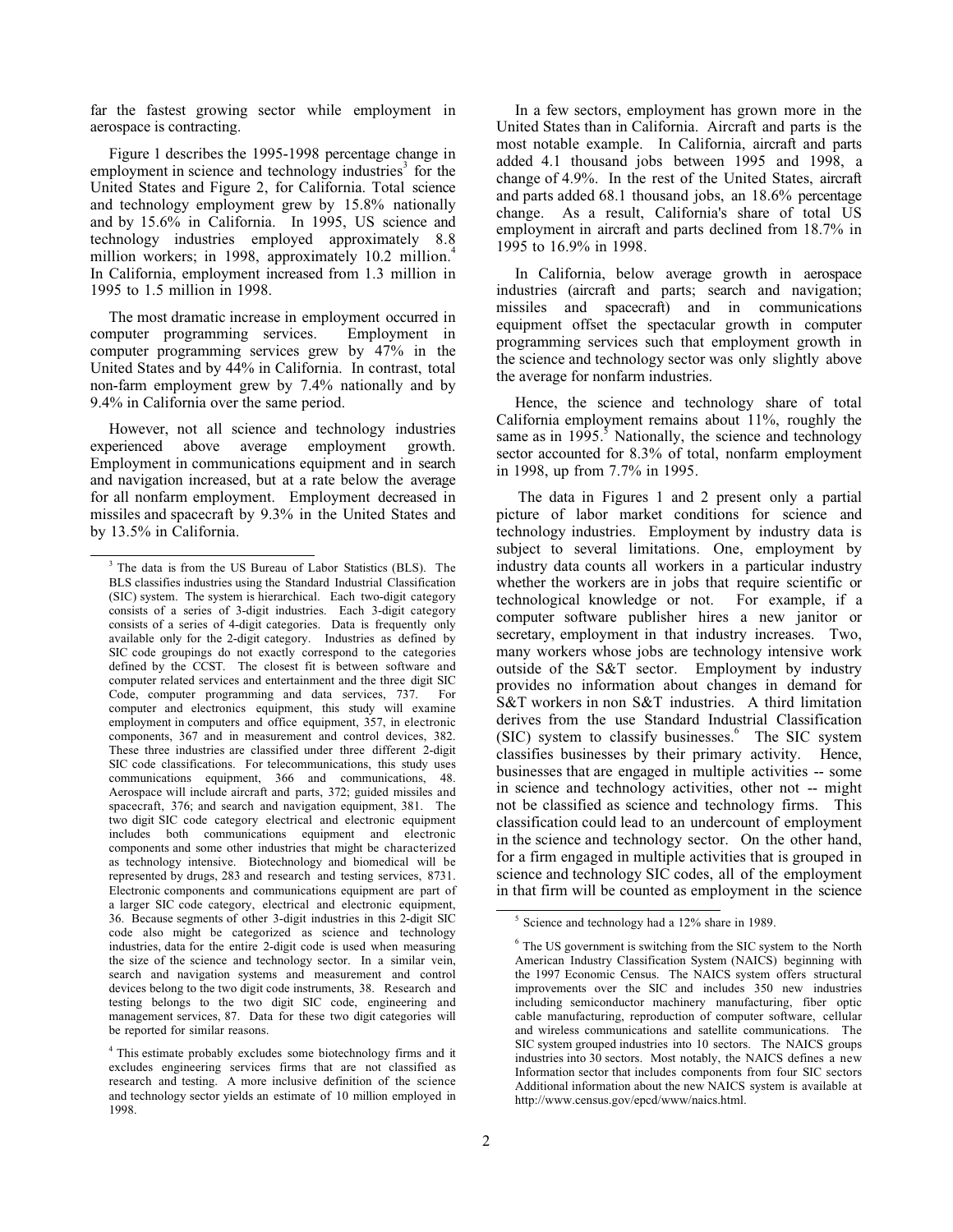and technology sector. This classification could lead to an over count of employment. In addition, some SIC codes are so broadly defined that they encompass firms that are science and technology firms and those that aren't. This problem is particularly acute for the measurement of employment in biotechnology and biomedical industries. In its study of the US biotechnology industry, the US Department of Commerce's Office of Technology Policy<br>identified fifteen four-digit SIC that include identified fifteen four-digit SIC that include biotechnology products and services on the market.<sup>7</sup> (Paugh and LaFrance, 1997) Among the categories listed were vegetables and melons (SIC 0161). To include all of vegetables and melons as a science and technology industry would clearly overstate the size of this sector. To exclude this SIC code and others misses a component of demand for S&T workers.

Supplementing data on employment by industry with data on employment by occupation will address some of these problems. For example, data on the employment of biological scientists may provide more information on the growth of biotechnology than does data on employment in vegetables and melons. Data on the employment of computer programmers will provide information on the demand for these workers by firms both inside and outside the science and technology sector. A list of science and technology occupations was developed using data from the National Employment Matrix.<sup>8</sup> Table 1 reports the number employed in each occupation by industry (Panel A) and the share of the occupation employed in each industry (Panel B). As inspection of Table 1 reveals, some of the occupations are highly specialized to a particular sector. For example, 59% of aeronautical engineers work either in the private aerospace industry or for the government. Other occupations are distributed more widely. For example, although 34% of computer programmers work in the computer programming and data services industry, another 58% work outside of the science and technology sector.<sup>9</sup>

This occupational data also has significant limitations. Federal agencies group workers according to the Standard Occupational Classification System (SOC) or some variant of it. The SOC was not updated between 1980 (when it was introduced) and  $1998<sup>10</sup>$  Yet, the economy has changed rapidly over this period and many new jobs are not reflected in SOC categories. In addition, the occupational categories are very broad. In their study of the information technology labor market, Freeman and Aspray (1999) cite computer programmers as an example. A computer programmer who knows COBOL is not interchangeable with one who knows JAVA. When the IT industry complains of a shortage of JAVA programmers, the available data from the Census Bureau and the Bureau of Labor Statistics can not address the issue.

Figure 3 reports the 1995-1998 change in employment by occupation for the United States using data from the Current Population Survey. The Current Population Survey is a monthly survey of households in the U.S. Figure 4 reports the 1996-1998 change in California employment using data from the Occupational Employment Statistics survey.

The data tell a similar story to the data in Figures 1 and 2. Computer-related occupations experienced the greatest growth between 1996 and 1998.<sup>11</sup> Consistent with the below average growth in aerospace, the employment of aeronautical engineers is stagnant.

Employment growth is not uniform across IT occupations. For example, as Figure 5 illustrates, employment of U.S. computer programmers fluctuated down between 1990 and 1994, then increased slowly between 1994 and 1995, and then increased rather dramatically between 1995 and 1997. Some observers have argued that the jump in employment between 1995 and 1997 reflected efforts by the government and other organizations to address the Y2K problem. (Lerman, 1998; Freeman and Aspray, 1999; US Department of Commerce, 1998) As a result of these fluctuations, the growth in US employment of computer programmers averaged only 0.4% between 1990 and 1998. Employment of computer scientists remained robust in the US -- averaging a growth rate of 8.6% between 1990 and 1998.

 $\frac{1}{7}$  The SIC codes for biotechnology products and services on the market were vegetables and melons 0161, animal specialties (not elsewhere classified) 0279, industrial organic chemicals (not elsewhere classified) 2869, pesticides and agricultural chemicals 2879, chemicals and chemical preparations 2899, pharmaceutical preparations 2834, in vitro and in vivo diagnostic substances 2835, biological products (expect diagnostic substances) 2836, laboratory analytical instruments 3826, refuses systems 4953, sanitary services (not elsewhere classified) 4959, medical services 8011, clinical medical laboratories 8071, commercial physical and biological research 8731, and testing laboratories 8734. (Paugh and Lafrance, 1997)

<sup>8</sup> The National Employment Matrix isan on-line, interactive data source at the US Department of Labor, Bureau of Labor Statistics, http://www.bls.gov.

<sup>&</sup>lt;sup>9</sup> Two percent of computer programmers are employed in the personnel supply industry. These individuals may be working for S&T companies but are not counted as such.

<sup>&</sup>lt;sup>10</sup> The SOC was revised in 1998. For a discussion of these revisions, see Levine, Salmon and Weinberg, 1999.

<sup>&</sup>lt;sup>11</sup> The occupational categories are not identical in the two data sources. For comparability, the category Computer Scientists and Analysts in Figure Four is a combination of California OES codes 25102 Systems Analysts, EDP; 25103 Data Base Administrators; 25104 Computer Support Specialists; and 25199 All Other Computer Scientists. The category Computer Programmers includes California OES codes 25105 Computer Programmers; 25108 Computer Programmer Aides; and 25111 Programmers, Numerical Control and Process Control.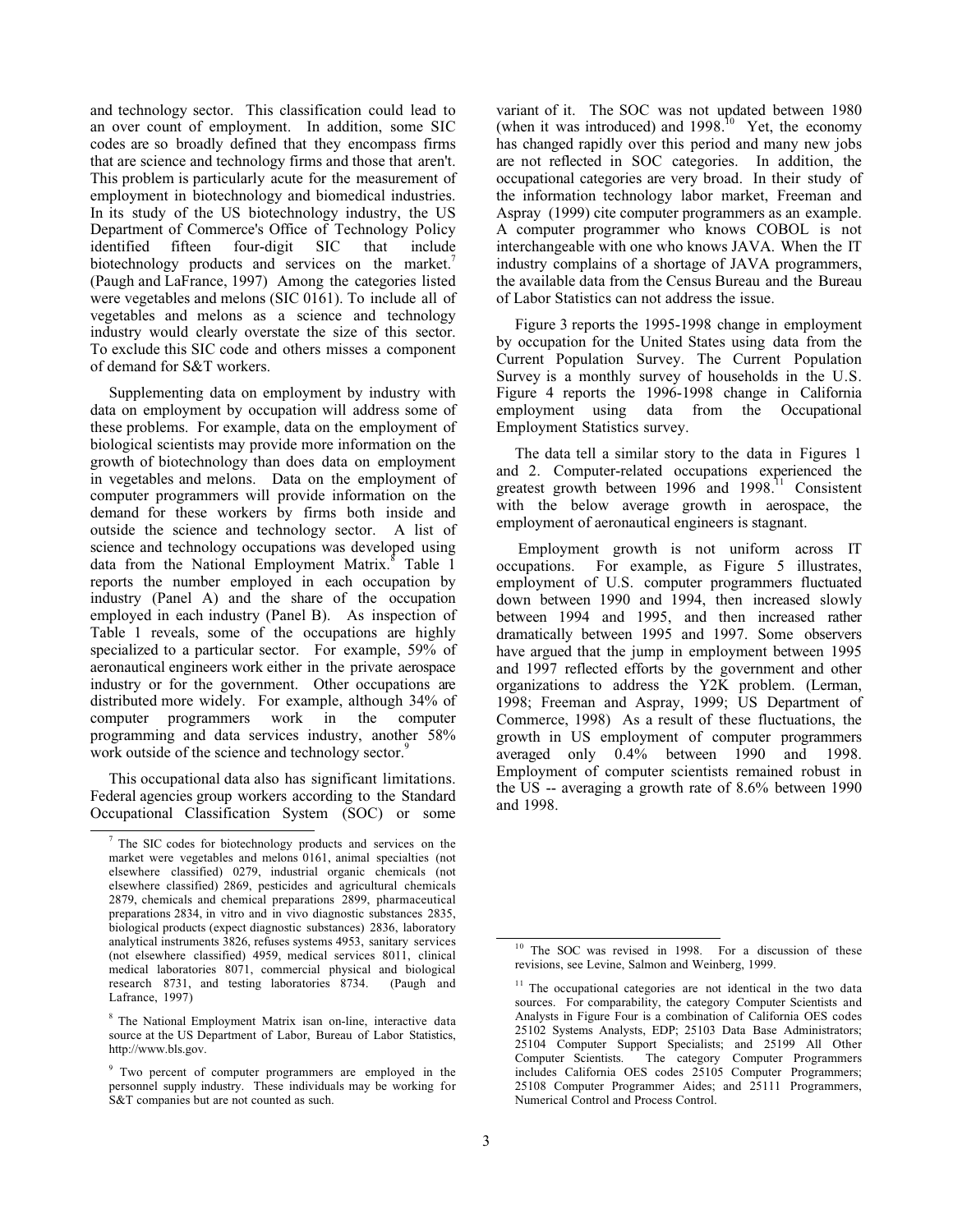|                                                                                  |                           |                         | <b>Professional Specialties</b> |                                                |                                 | <b>Technicians</b>      | <b>Precision Production</b>                                      |                                                 |                                        |
|----------------------------------------------------------------------------------|---------------------------|-------------------------|---------------------------------|------------------------------------------------|---------------------------------|-------------------------|------------------------------------------------------------------|-------------------------------------------------|----------------------------------------|
|                                                                                  | Aeronautical<br>Engineers | Electrical<br>Engineers | Computer<br>Engineers           | Computer<br>Systems Analysts<br>and Scientists | <b>Biological</b><br>Scientists | Computer<br>Programmers | technologists<br>technicians and<br>electronic<br>Electrical and | and graders<br>Precision<br>Inspectors, testers | Electrical<br>Assemblers,<br>Precision |
| Aerospace<br>Aircraft & parts                                                    | 15,362                    | 12,085                  | 1,794                           | 11,263                                         | 78                              | 5,903                   | 6,097                                                            | 19,416                                          | 4,114                                  |
| Guided Missiles & Spacecraft                                                     | 7,121                     | 4,815                   | 1,990                           | 3,700                                          | $\ast$                          | $\ast$                  | 2,299                                                            | 4,397                                           | 3,061                                  |
| Search & navigation                                                              | 328                       | 18,809                  | 7,582                           | 2,544                                          | ∗                               | 1,461                   | 7,318                                                            | 4,499                                           | ∗                                      |
| <b>Computers &amp; Electronics</b>                                               |                           |                         |                                 |                                                |                                 |                         |                                                                  |                                                 |                                        |
| Computers & office<br>equipment                                                  | $\ast$                    | 29,815                  | 15,364                          | 15,692                                         | $\ast$                          | 14,027                  | 11,486                                                           | 14,888                                          | 46,047                                 |
| Electronic components                                                            | 596                       | 26,704                  | 9,388                           | 6,734                                          | 66                              | 4,049                   | 22,133                                                           | 29,733                                          | 42,194                                 |
| Measurement and control<br>devices                                               | 470                       | 10,719                  | 4,686                           | 2,889                                          | 299                             | 1,937                   | 9,563                                                            | 8,685                                           | 13,983                                 |
| Communications                                                                   |                           |                         |                                 |                                                |                                 |                         |                                                                  |                                                 |                                        |
| Communications                                                                   | 119                       | 17,558                  | 2,598                           | 13,138                                         | ∗                               | 9,258                   | 10,173                                                           | 7,237                                           | $\ast$                                 |
| Communications Equipment                                                         | 959                       | 20,910                  | 9,441                           | 4,763                                          | ∗                               | 2,424                   | 10,117                                                           | 8,676                                           | 16,402                                 |
| Biotechnology<br>Drugs                                                           | $\ast$                    | 200                     | $\ast$                          | 6,287                                          | 11,881                          | 1,205                   | 987                                                              | 6,974                                           | ∗                                      |
| Research & testing services                                                      | 2,234                     | 20,039                  | 8,378                           | 9,762                                          | 12,361                          | 12,180                  | 9,943                                                            | 11,479                                          | $\ast$                                 |
| <b>Computer Software</b><br>Computer programming and<br>data processing services | 181                       | 18,637                  | 76,451                          | 135,947                                        | ∗                               | 191,866                 | 15,105                                                           | 4,103                                           | *                                      |
| Other<br>Engineering & Architectural<br>Services                                 | 5,385                     | 35,630                  | 12,452                          | 7,951                                          | 833                             | 8,693                   | 17,051                                                           | 4,087                                           | $\ast$                                 |
| Motion Picture Production<br>and Distribution                                    | $\ast$                    | 2,169                   | $\ast$                          | 1,251                                          | $\ast$                          | 1,146                   | $\ast$                                                           | $\ast$                                          | ∗                                      |
| Personnel Supply                                                                 | 3,584                     | 6,775                   | 3,584                           | 5,333                                          |                                 | 12,198                  | 11,181                                                           | 31,799                                          |                                        |
| Public/Nonprofit<br>Government                                                   | 8,284                     | 34,898                  | 2,506                           | 97,379                                         | 31,163                          | 33,756                  | 20,308                                                           | 19,488                                          | $\ast$                                 |
| Education                                                                        | 139                       | 1,850                   | 139                             | 32,317                                         | 10,805                          | 16,137                  | 3,846                                                            | 570                                             | $\ast$                                 |
| <b>Total Employed</b>                                                            | 52,514                    | 367,155                 | 215,661                         | 293,905                                        | 82,580                          | 568,014                 | 297,428                                                          | 634,339                                         | 194,286                                |

#### **Table 1. Selected Science and Technology Occupations Panel A: Number Employed**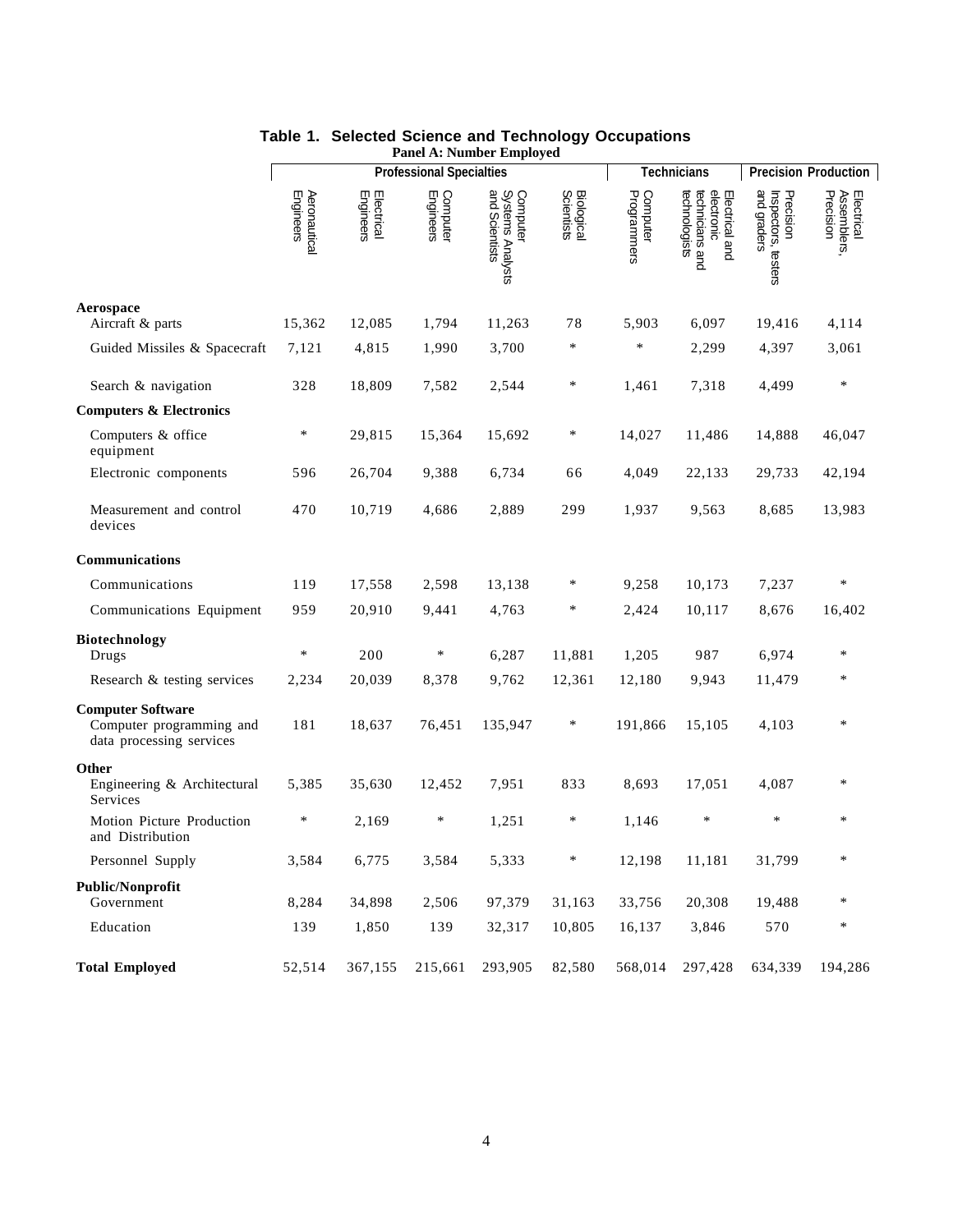|                                                                                  | Panel B: Distribution by Industry (In Percent) |                         |                                 |                                                |                                 |                         |                                                                  |                                                 |                                        |
|----------------------------------------------------------------------------------|------------------------------------------------|-------------------------|---------------------------------|------------------------------------------------|---------------------------------|-------------------------|------------------------------------------------------------------|-------------------------------------------------|----------------------------------------|
|                                                                                  |                                                |                         | <b>Professional Specialties</b> |                                                |                                 | <b>Technicians</b>      | <b>Precision Production</b>                                      |                                                 |                                        |
|                                                                                  | Aeronautical<br>Engineers                      | Electrical<br>Engineers | Computer<br>Engineers           | Computer<br>Systems Analysts<br>and Scientists | <b>Biological</b><br>Scientists | Computer<br>Programmers | technicians and<br>electronic<br>technologists<br>Electrical and | and graders<br>Precision<br>Inspectors, testers | Electrical<br>Assemblers,<br>Precision |
| Aerospace<br>Aircraft & parts                                                    | 29%                                            | 3%                      | 1%                              | 4%                                             | 0%                              | 1%                      | 2%                                                               | 3%                                              | 2%                                     |
| Guided Missiles & Spacecraft                                                     | 14%                                            | 1%                      | 1%                              | 1%                                             | *                               | $\ast$                  | 1%                                                               | 1%                                              | 2%                                     |
| Search & navigation                                                              | 1%                                             | 5%                      | 4%                              | 1%                                             | ∗                               | 0%                      | 2%                                                               | 1%                                              | ∗                                      |
| <b>Computers &amp; Electronics</b>                                               |                                                |                         |                                 |                                                |                                 |                         |                                                                  |                                                 |                                        |
| Computers & office<br>equipment                                                  | $\ast$                                         | 8%                      | 7%                              | 5%                                             | $\ast$                          | 2%                      | 4%                                                               | 2%                                              | 24%                                    |
| Electronic components                                                            | 1%                                             | 7%                      | 4%                              | 2%                                             | 0%                              | 1%                      | 7%                                                               | 5%                                              | 22%                                    |
| Measurement and control<br>devices                                               | 1%                                             | 3%                      | 2%                              | 1%                                             | 0%                              | 0%                      | 3%                                                               | 1%                                              | 7%                                     |
| <b>Communications</b>                                                            |                                                |                         |                                 |                                                |                                 |                         |                                                                  |                                                 |                                        |
| Communications                                                                   | 0%                                             | 5%                      | 1%                              | 4%                                             | ∗                               | 2%                      | 3%                                                               | 1%                                              | ∗                                      |
| Communications Equipment                                                         | 2%                                             | 6%                      | 4%                              | 2%                                             | ∗                               | 0%                      | 3%                                                               | 1%                                              | 8%                                     |
| <b>Biotechnology</b><br>Drugs                                                    | $\ast$                                         | 0%                      | $\ast$                          | 2%                                             | 14%                             | 0%                      | 0%                                                               | 1%                                              | *                                      |
| Research & testing services                                                      | 4%                                             | 5%                      | 4%                              | 3%                                             | 15%                             | 2%                      | 3%                                                               | 2%                                              | ∗                                      |
| <b>Computer Software</b><br>Computer programming and<br>data processing services | 0%                                             | 5%                      | 35%                             | 46%                                            | ∗                               | 34%                     | 5%                                                               | 1%                                              | *                                      |
| Other<br>Engineering & Architectural<br>Services                                 | 10%                                            | 10%                     | 6%                              | 3%                                             | 1%                              | 2%                      | 6%                                                               | 1%                                              | *                                      |
| Motion Picture Production<br>and Distribution                                    | ∗                                              | 1%                      | ∗                               | 0%                                             | $\ast$                          | 0%                      | *                                                                | $\ast$                                          | $\ast$                                 |
| Personnel Supply                                                                 | $7\%$                                          | $2\%$                   | 2%                              | $2\%$                                          | $\ast$                          | $2\%$                   | 4%                                                               | 5%                                              | $\ast$                                 |
| <b>Public/Nonprofit</b><br>Government                                            | 16%                                            | 10%                     | 1%                              | 33%                                            | 38%                             | $6\%$                   | 7%                                                               | 3%                                              | $\ast$                                 |
| Education                                                                        | $0\%$                                          | $1\%$                   | 0%                              | 11%                                            | 13%                             | 3%                      | $1\%$                                                            | $0\%$                                           | $\ast$                                 |
| <b>Total Employed</b>                                                            | 100%                                           | 100%                    | 100%                            | 100%                                           | 100%                            | 100%                    | 100%                                                             | 100%                                            | 100%                                   |

*Source: United States Department of Labor, Bureau of Labor Statistics, Industry-Occupation Employment Matrix, http:www.bls.gov*

\* No data reported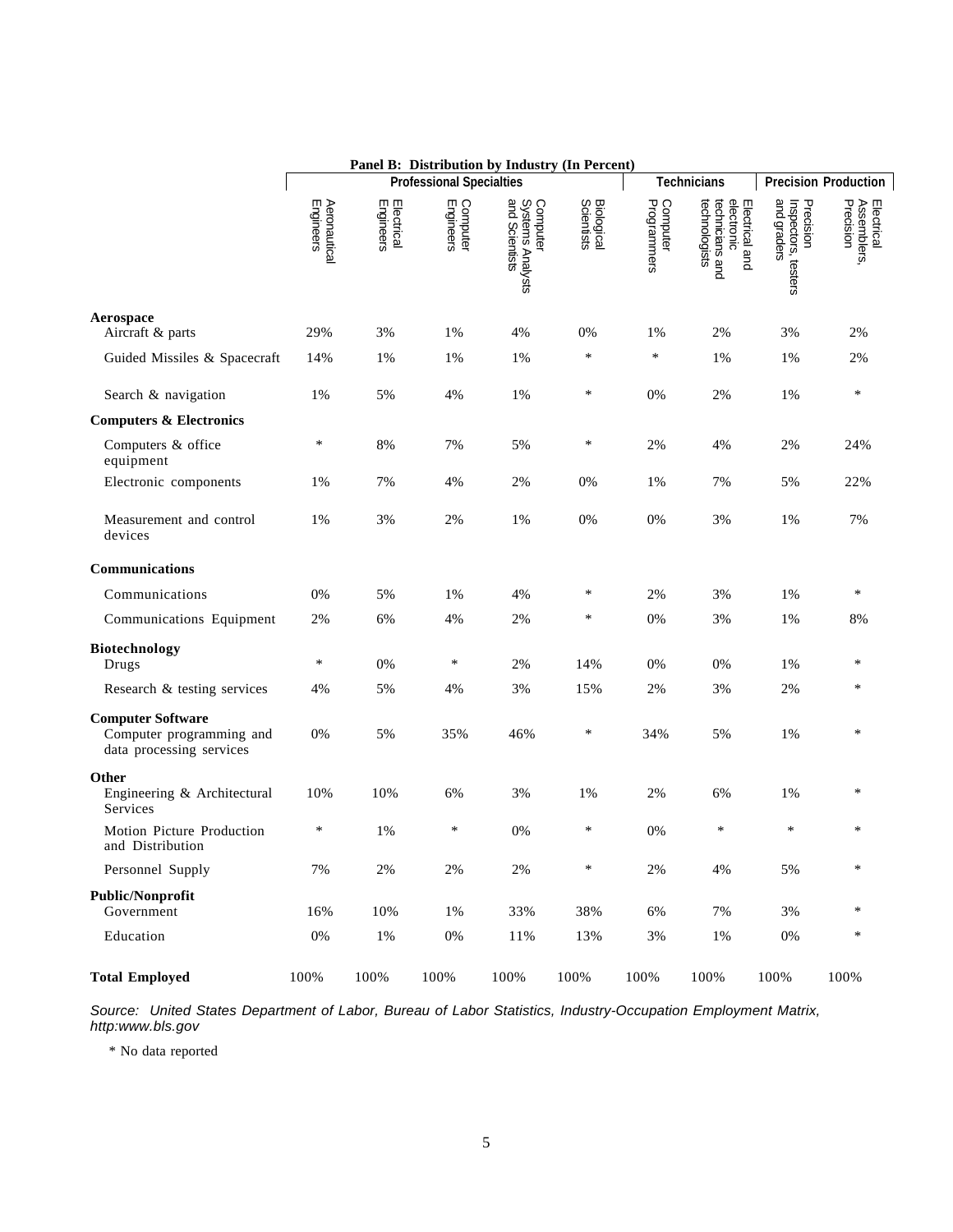Nationally, the number of aerospace engineers declined between 1995 and 1998. Most of the job loss occurred in 1992 and 1993. Figure 6 describes this trend. In California, the number of employed aeronautical engineers decreased by 16% between 1996 and 1998.

Because it provides an additional window into the biotechnology and biomedical industry, the employment trend of biological scientists and biological technicians is of special interest. In the United States, as illustrated in Figure 7, the employment of biological scientists grew fairly rapidly between 1990 and 1994, but slowed between 1995 and 1998. In recent years, this occupation appears to be growing more rapidly in California than in the rest of the United States. Between 1996 and 1998, the number employed increased by 36.7% in California, but decreased nationally.

Occupational projections suggest continued growth in science and technology occupations. Figure 8 reports projections of occupational employment in 2006 from the US Bureau of Labor Statistics. Figure 9 reports California projections. Once again, computer related occupations top the charts. Employment of computer scientists is projected to grow by roughly 70% and of computer engineers by roughly 108%. Employment of biological scientists is projected to grow by 35% in California and by 25% nationally. No growth is projected for aeronautical and aerospace engineers in California.

#### **3. Trends in Wages**

As described above, employment has been growing in most S&T industries, both nationally and in California. However, an increase in employment could signal either an expansion of demand or an expansion of supply. Distinguishing one scenario from another requires an analysis of wage trends to supplement employment indicators. Employment growth combined with wage growth suggests an increase in demand. Employment growth coupled with falling wages suggests an expansion of supply.

Table 2 describes the trend in annual wage per employee for California's science and technology industries. Annual wage per employee is calculated by dividing the total annual wage by annual average employment.<sup>12</sup> According to this data, wages in computer programming services have grown very rapidly in recent years particularly in comparison to wage growth in total covered employment. This data is consistent with at least one private survey of salaries in the information technology sector.<sup>13</sup> Wage growth was also above average in computer and office equipment, in communications equipment and in electronic components.

As an illustration of the folly of relying on wage growth as a sole indicator of demand growth, consider the aerospace industry. Between 1991-1996, missiles and spacecraft experienced above average wage growth despite below average growth in employment. The increase in average wages was probably the result of a change in the distribution of employment within the sector. If low paying manufacturing jobs are moving out, then average wage may increase even as employment falls.

Average weekly wages provide another snapshot of earnings growth. Figure 10 reports the growth in weekly wages for science and technology industries in California. (Unfortunately, this data is not available for Computer Programming Services.) These statistics also show above average growth in most S&T sectors.

The data in Figure 11 paint a slightly different picture of wage growth. Figure 11 reports the annual average growth in median wages for selected science and technology professional and technical specialties. The data are annual averages from the Bureau of Labor Statistics Employment and Earnings.<sup>14</sup> Wages in science and technology occupations tend to be higher than other professions. However, they do not appear to be growing more rapidly than the average wage of all professional specialty occupations. The wage increases in computerrelated fields may be part of the general trend of an increased premium for schooling. (Lerman, 1998)

The BLS wage data suggest much lower wage growth than do private surveys of IT workers. (Lerman, 1998; Freeman and Aspray, 1999) Industry data suggests faster wage growth than occupational data. Freeman and Aspray (1999) suggest two possible explanations for these inconsistencies. One is the BLS data does not include non wage compensation such as stock options, signing bonuses and referral bonuses. In addition, the BLS data may not include the incomes of workers who work as independent consultants. A second explanation offered by Freeman and Aspray is a change in the average experience of workers. With rapid growth in an occupation, the average level of experience among workers is likely to fall and this could lead to lower average wages even as the wage, for a fixed level of experience, increases.

 $12$  This definition of annual wages is given in Holden (1998). The Holden study reports annual wages in California's high tech industries. The data reported here are from unpublished tables provided by California's Economic Development Department.

<sup>&</sup>lt;sup>13</sup> Robert Lerman (1998) cites a Coopers and Lybrand study that found average salary increases at 500 software companies were 7.7% in 1995 and 8% in 1996.

<sup>&</sup>lt;sup>14</sup> Lerman (1998) uses this data to dispute the existence of a shortage of information technology workers.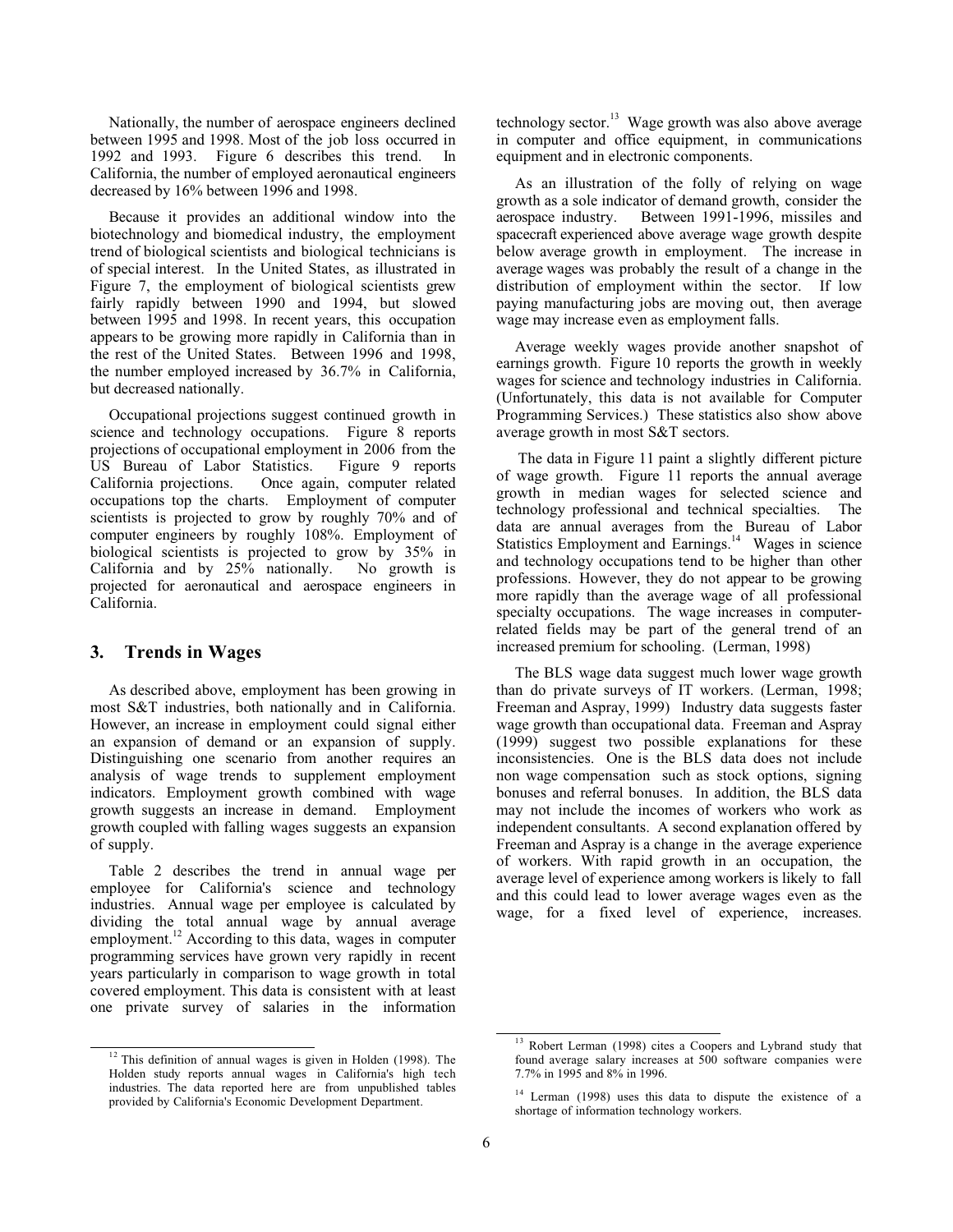| <b>SIC</b> |                                                                                                      | 1991     | 1992              | 1993     | 1994              | 1995     | 1996              | 1997     | Wage<br>Growth<br>1991-<br>1997 | Wage<br>Growth<br>1991-<br>1994 | Wage<br>Growth<br>1995-<br>1997 |
|------------|------------------------------------------------------------------------------------------------------|----------|-------------------|----------|-------------------|----------|-------------------|----------|---------------------------------|---------------------------------|---------------------------------|
| 357        | Computer $&$<br>Office Equipment                                                                     | \$52,035 | \$56,853          | \$56,601 | \$59,347          | \$66,849 | \$68,737          | \$77,818 | 49.6%                           | 14.1%                           | 16.4%                           |
| 366        | Communications<br>Equip                                                                              | \$42,355 | \$45,535          | \$49,524 | \$49,233          | \$52,624 | \$56,767          | \$61,312 | 44.8%                           | 16.2%                           | 16.5%                           |
| 367        | Electronic Comp                                                                                      | \$37,901 | \$41,837          | \$43,400 | \$45,512          | \$49,649 | \$51,039          | \$56,340 | 48.7%                           | 20.1%                           | 13.5%                           |
| 372        | Aircraft & Parts                                                                                     | \$42,573 | \$45,479          | \$46,883 | \$49,181          | \$50,983 | \$52,258          | \$56,231 | 32.1%                           | 15.5%                           | 10.3%                           |
| 376        | Guided Missiles.<br>Spacecraft & parts                                                               | \$45,449 | \$50.981          | \$53,651 | \$56,276          | \$57,782 | \$64,007          | \$63.961 | 40.7%                           | 23.8%                           | 10.7%                           |
| 38         | Instruments                                                                                          | \$42,454 | \$45,846          | \$47,610 | \$49,417          | \$52,775 | \$54,830          | \$58,198 | 37.1%                           | 16.4%                           | 10.3%                           |
| 737        | Computer<br>Programming &<br>Related                                                                 | \$43,470 | \$48,602          | \$51.846 | \$55,645          | \$58,431 | \$64,719          | \$68,678 | 58.0%                           | 28.0%                           | 17.5%                           |
|            | 8731 Research &<br>Testing                                                                           | \$50,775 | \$54,444          | \$54,420 | \$56,273          | \$61,054 | \$65,096          | \$68,737 | 35.4%                           | 10.8%                           | 12.6%                           |
|            | 8733 Noncommercial<br>Research                                                                       | \$39,098 | \$41,120          | \$43,733 | \$39,769          | \$39,685 | \$42,620          | \$44,726 | 14.4%                           | 1.7%                            | 12.7%                           |
| 48         | Communications                                                                                       | \$38,929 | \$41,074          | \$42,770 | \$43,907          | \$47,784 | \$50,013          | \$53,028 | 31.5%                           | 15.0%                           | 8.7%                            |
| 283        | Drugs                                                                                                | \$41,954 | \$44,169          | \$45,564 | \$48,228          | \$50,744 | \$51,250          | \$55,162 | 31.5%                           | 15.0%                           | 8.7%                            |
|            | All Industries<br>Source: State of California. Economic Development Department Unpublished EOS Data. |          | \$27,340 \$29,043 |          | \$29,377 \$29,849 |          | \$30,108 \$31,587 | \$33,724 | 23.4%                           | 9.2%                            | 12.0%                           |

**Table 2. Annual Average Wages in California High Tech Industries**

*Source: State of California, Economic Development Department Unpublished EOS Data.*

Thus, wage data does not provide an unambiguous picture of demand growth. Although there is above average growth in wages in information technology industries, wage growth in specific IT occupations has not been dramatic. Nevertheless, the absence of a fall in wages eliminates a shift in supply as the sole explanation for employment growth.

#### **4. Defining A Shortage**

Economists typically define a shortage as a situation where quantity demanded exceeds the quantity supplied at the prevailing wage. Normally, in a competitive labor market, wages adjust to equilibrate supply and demand. A shortfall in the available quantity supplied of skilled labor should lead to an increase in wages. The increase in wages leads to both a reduction in quantity demanded and an increase in quantity supplied. Or, to depict the theory in more concrete terms, a shortage of skilled labor in the US bids up wages in the US. Higher wages induce workers from other countries to migrate to the US and workers in other occupations to retrain. This worker mobility leads to an increase in supply. Demand decreases as firms seek production methods that are less skilled labor intensive. The increase in supply coupled with a decrease in demand will return the market to equilibrium. Using this line of reasoning, a labor shortage, if it exists, is a temporary phenomenon.

Economists do recognize that a shortage may persist if there is upward rigidity of wages. For example, with a statutory wage ceiling wages can't respond to an increase in demand. However, there are no legal restrictions on wages in the science and technology labor market other than the minimum wage.

Carolyn Veneri (1999) in the *Monthly Labor Review* identifies two other definitions of a shortage used by economists. One definition of shortage is a situation where the supply of persons with specific skills is less than the quantity socially desired. Society might demand that the ratio of first graders to teachers be 20 to 1. Under this definition, any higher ratio would mean a shortage of teachers.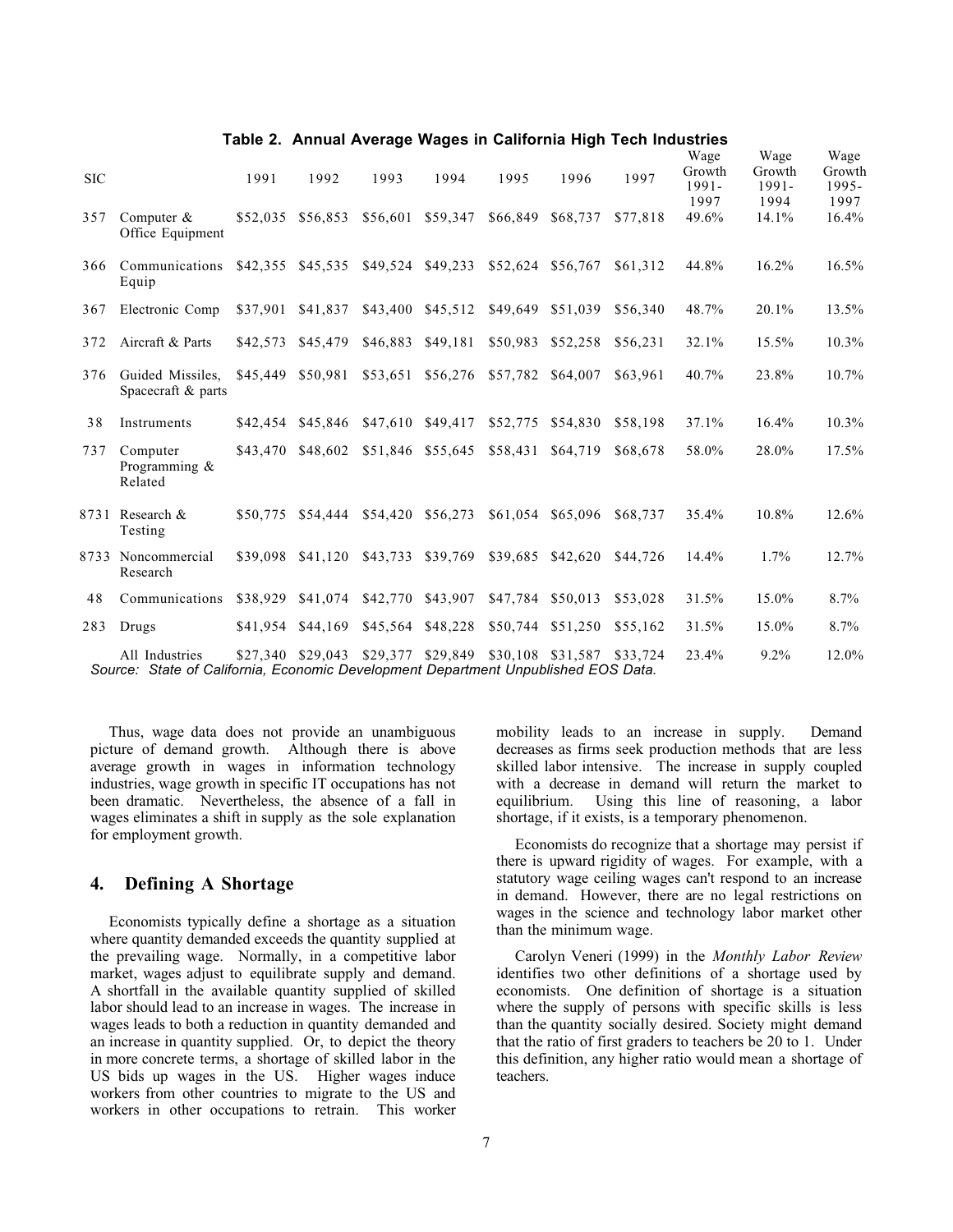A second definition applies the term "shortage" to a period of transition from one equilibrium to the next. In a 1959 article in the *Quarterly Journal of Economics*, Kenneth Arrow and William Capron use the term dynamic shortage to describe the engineer-scientist market in the 1950s. The opening of Arrow and Capron's article could just have easily been written to describe the current debate over IT workers.

"The frequent and loud complaints of a shortage of engineers and scientists heard over the past eight years or so might be taken as indicating a failure of the pricing mechanism and indeed have frequently been joined with (rather vaguely stated) proposals for interference with market determination of numbers and allocation. It is our contention that these views stem from a misunderstanding of economic theory as well as from an exaggeration of the empirical evidence. On the contrary, a proper view of the workings of the market mechanism, recognizing in particular, the dynamics of market adjustment to changed conditions, would show that the phenomenon of observed shortage in some degree is exactly what would be predicted by classical theory in the face of rising demands." (Arrow and Capron, 1959, p. 298)

A dynamic shortage occurs when demand increases more rapidly than supply. If prices or wages take time to respond to an increase in demand, the quantity demanded at a point in time will exceed the quantity supplied at that point in time. The shortage is temporary, but if demand continues to increase, the market could experience a sequence of these "temporary" shortages.

Arrow and Capron (1959) argue that wages may not adjust instantaneously because of information lags. It takes time for the employer to recognize that he will not be able to fill vacancies at the going wage rate and to respond by increasing salaries. It takes time for workers to realize that higher salaries are available and then to respond. As long as demand continues to increase more rapidly than supply, there will be chronic shortages and wages will spiral upwards. Other factors that might slow market adjustment include the dominance of government or nonprofits as employers, the cost and time required for job training, and the ease of migration.

Veneri (1999) suggests three indicators of a dynamic shortage: a) higher than average employment growth; b) higher than average wage growth; and c) historically low unemployment rates. In addition, it is important to assess the responsiveness of supply to changes in demand.

# **5. Is Supply Responding to Increased Demand?**

Many studies have pointed to the decrease in the number of graduates with science and engineering degrees

as evidence that supply is not responding to the growth in demand. Nationally, the number of bachelors degrees awarded in math, computer science and electrical engineering<sup>15</sup> decreased between 1990 and 1996. However, the number of master's degrees and doctorate degrees awarded has increased.<sup>16</sup> Figure 12 shows the number of degrees awarded in electrical engineering from 1966 to 1996. The number of bachelor's degrees awarded in electrical engineering began its decline in the mid 1980s. Although the number of bachelors degrees continued this decline through the 1990s, the rate of decline has slowed. There has been little change in the number of bachelor's degrees awarded in electrical engineering since 1993.

A similar pattern characterizes computer science degrees. As Figure 13 illustrates, the number of bachelor's degrees awarded increased dramatically between 1975 and 1985-1986 and then nearly as dramatically decreased. Although the number of degrees awarded continued to decline through 1996, the rate of decline slowed. In both computer science and in electrical engineering, the number of master's degrees increased.

Figure 14 focuses on an occupation where employment has declined -- aeronautical and aerospace engineering. It reports the number of degrees awarded in aeronautical engineering. The number of bachelor's degrees in this area have decreased since 1991 -- much more rapidly than in electrical engineering. However, this decrease is a fairly recent phenomenon. Because a BA degree takes four years, we might expect a delayed reaction to changes in demand.

The number of BA degrees awarded in biological and life sciences has increased. Figure 15 shows the trend in degrees awarded in this field. Here the pattern is opposite that observed for engineering, math and the physical sciences. The number of degrees awarded decreased from the late seventies through 1990 and since has increased.

Figure 16 reports the number of degrees awarded by California's public colleges and universities. The time series is shorter than that available for the United States as a whole, but it reveals a similar pattern of decline since 1990. Only the number of degrees awarded in life sciences has increased.

Despite the alarms sounded by the AEA, the ITAA and others, very little research has been devoted to

<sup>&</sup>lt;sup>15</sup> This finding depends on the definition of science and engineering. NSF statistics report an increase in degrees awarded, but their definition includes economics, sociology and psychology.

<sup>&</sup>lt;sup>16</sup> A common practice is to report the total number of degrees awarded (bachelors, masters and doctorates). This convention will not be used here for two reasons. One, for purposes of calculating cumulative supply, this practice might lead to double counting of some degree recipients. Two, the master's degree contains different information since it might be used as avenue for retraining by persons whose undergraduate degrees are not in a computer related field.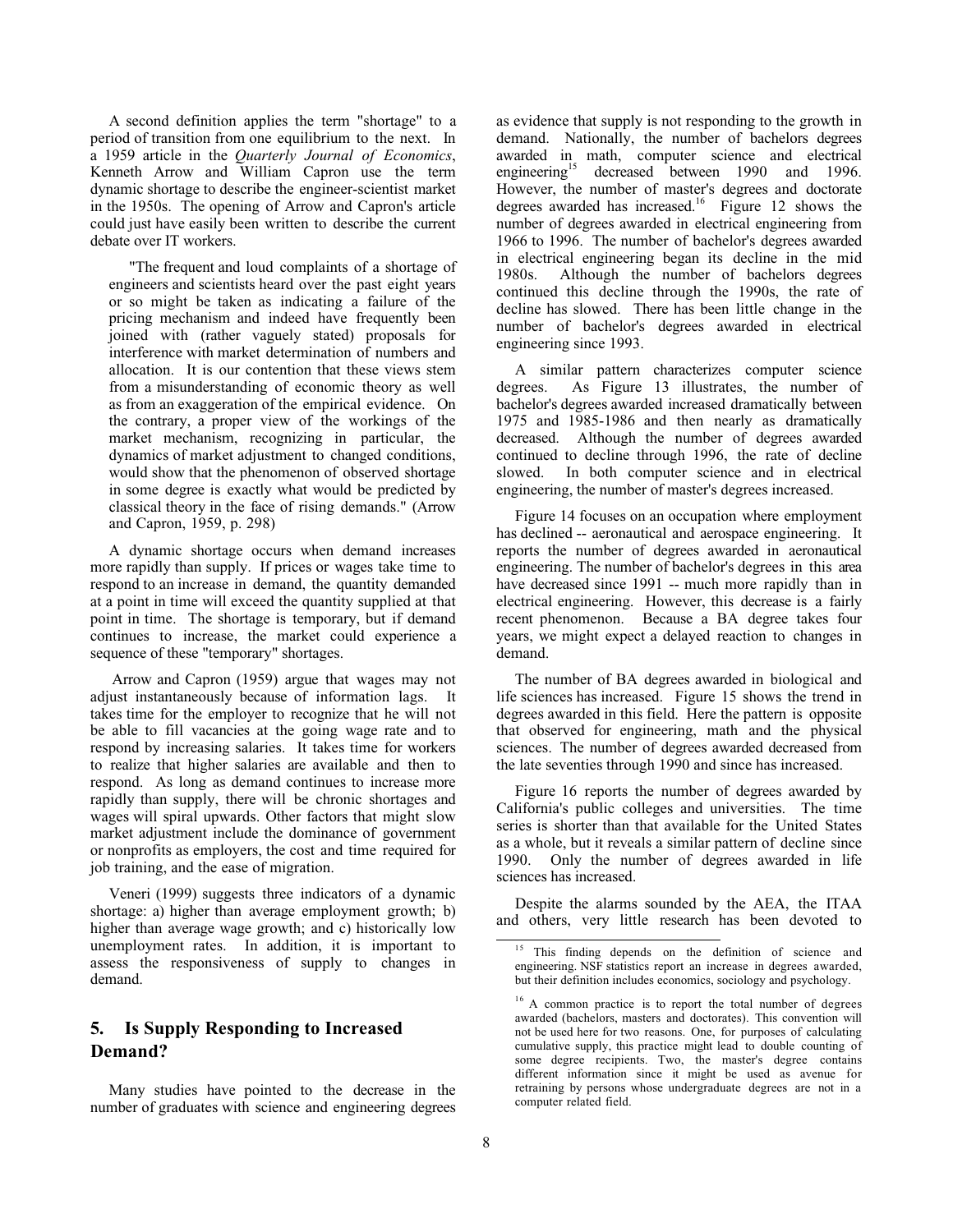understanding why the number of majors in math, computer science and engineering have declined. The US Department of Commerce study *America's New Deficit* offers four possible explanations for the decline in the number of computer science degrees. First on the list is a lack of proficiency in mathematics. Despite recent improvements, in 1994, only 59% of high school graduates had completed a second course in algebra or a course in chemistry. Only 24% had completed a course in physics. Yet, this preparation is essential for students planning college majors in math, science or engineering. Second on the list is a lack of information about job opportunities: "defense industry cutbacks and corporate downsizing have left many students with the impression that there are fewer job opportunities in the computer field." (*San Jose Mercury News*, May 24, 1997, as cited by the US Department of Commerce) A study of Silicon Valley high school students (AT Kearney Report, 1999) found low awareness of high tech careers relative to other careers. Less than 20% of the surveyed students perceived Math, Physics, Chemistry or Electronics as relevant to high tech careers. A third problem is that many students do not believe universities provide the proper training and are seeking other types of training -- "on the job training is increasingly substituting for formal four year university education in computer science." (*Washington Post*, October 11, 1996, as cited by US Department of Commerce)

One indicator of a worker shortage is the difference between the number of graduates and the number of new jobs in a field. Figure 17 reports the gap between math, computer science and electrical engineering degrees and total employment in computers and electronics and computer software. There was a new worker surplus (i.e., number of graduates greater than number of new jobs) as recently as 1994. The cumulative deficit between 1994 and 1996 was 129,266 jobs.

How are these jobs filled? Essentially, there are two methods -- one, migration of workers from other countries and two, career switching by persons with degrees in other areas.

Between 1994 and 1997, the United States admitted 52,342 immigrants with mathematical and computer scientist or engineer listed as occupation. California was a popular destination for all immigrants, including those with professional specialties. Of legal employment based immigrants to California in 1996, 18.2% were engineers and mathematical and computer scientists. (State of California, Department of Finance, 1996) The H-1B visa program, although controversial, has probably had only a modest effect on the supply of workers. The program has an upper limit of 65,000 workers of all types per year. (This limit will temporarily be raised to 115,000 in 1999 and 2000.) This program is open to workers in many fields. There are no official statistics on how many persons in each field are admitted, but some estimates suggest that no more than 20,000-25,000 of the H-1B visa recipients are information technology professionals. (Freeman and Aspray, 1999) California also attracts skilled workers from other states. Roughly half of the respondents to Allen Scott's survey of multimedia and visual effects workers received their highest level of education outside of the region. (Scott, 1998)

In computer related fields, career switching is prevalent. Nearly half of employed math and computer scientists have degrees in non-science fields. (See Figure 18) The Freeman and Aspray study identifies ten academic disciplines other than computing disciplines that offer strong training for information technology (IT) careers. (Freeman and Aspray, 1999) Some are obvious - mathematics, engineering, and physics. Others -philosophy and music for example -- are more of a surprise. According to the report, music graduates "have learned about the manipulation of pattern themes within constraints" and philosophy majors have strong logical thinking ability and may have taken courses in mathematical logic. Both preparations serve as a good background for programming. As Figure 19 illustrates, a growing number of students in non-computer disciplines have earned semester credits in computer science.

The ease of attracting workers from other fields varies by sector and by job. Two factors are important in determining the rate of career switching: (1) the availability of individuals with the academic preparation to learn a new skill and (2) the availability of training. Workers with academic backgrounds in non-science disciplines (and those with backgrounds in science, but who lack the required preparation for the available jobs) have multiple options to acquire new skills. First, there are formal degree programs. The increase in the number of master's degrees awarded in math and computer science may reflect retraining efforts of persons with academic backgrounds in other fields.

A second option is a non-degree program offered by a formal educational institution -- including vocational training schools such as DeVry or ITT Technical Institute. In the American Electronics Association's report *CyberEducation*, ITT Technical Institute is the top school by high tech degrees in California. A third option is a training program offered by a private educator or by a product supplier. Distance learning and electronic learning technologies offer a fourth option.17 Although firm provided training is unusual for workers trying to enter a field, the high tech industry does appear to be a leader in retraining workers. The high technology sector spends roughly \$911 per employee on training compared to average of \$499 per employee for all organizations. (ASTD, 1998)

<sup>&</sup>lt;sup>17</sup> Bassi, Cheney and Van Burean provide a overview of the trends in electronic learning technologies. (Bassi, Cheney and Van Buren, 1997)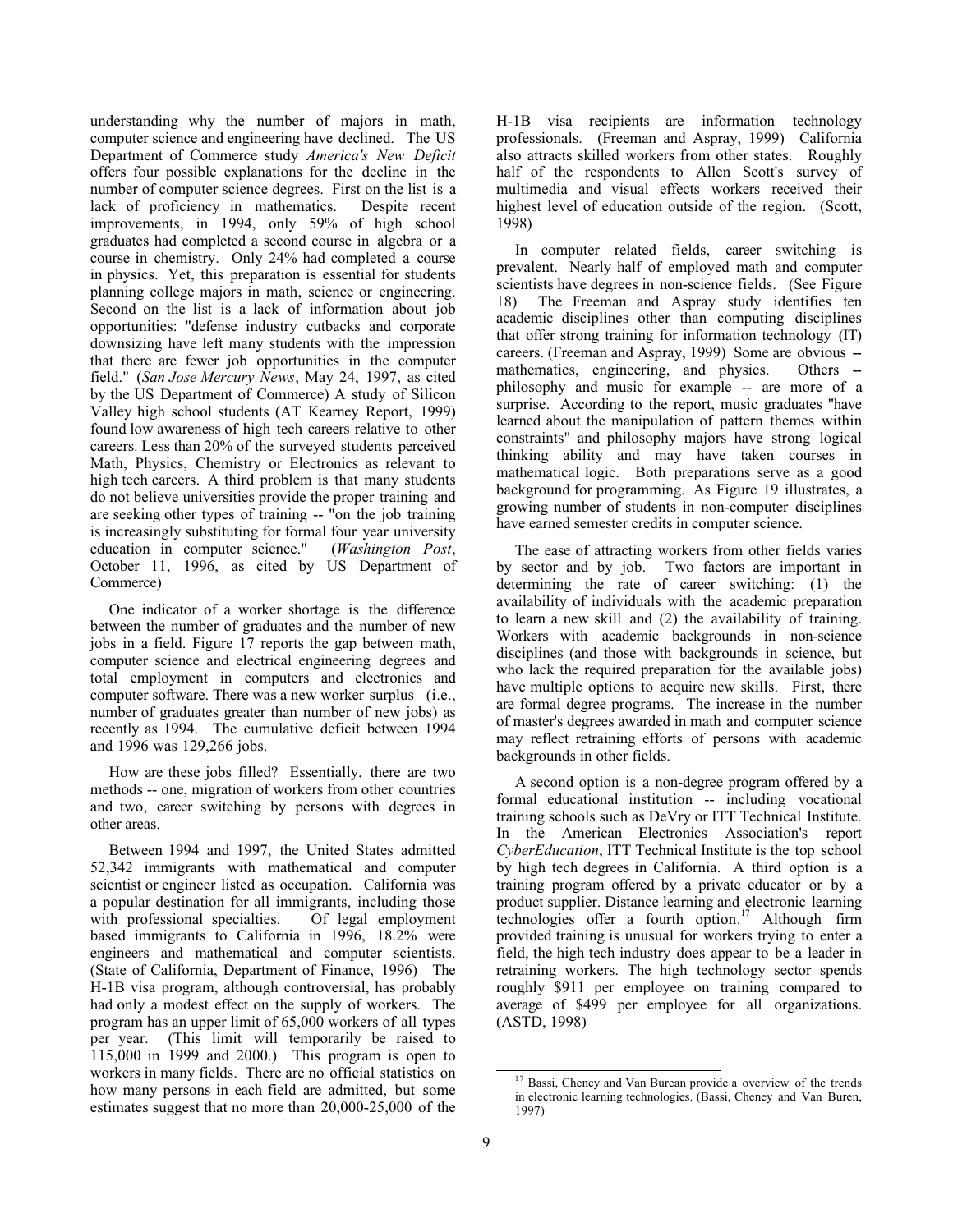Thus, for some IT jobs, there is an available pool of trainable labor. The important question then becomes how long a training period is required. After a review of the available evidence, Freeman and Aspray study conclude, "It does not take all that long for someone with good academic skills to retrain for many IT occupations.

 The length of these training programs varies. For example, about six months of full time training can prepare an individual with some scientific programming experience to become an entry-level Unix systems administrator. A two year associate's degree program can enable a high school graduate to work as a computer programmer or a computer maintenance technician." Other jobs clearly require more extensive training.

#### **6. Is There A Shortage?**

Returning to the question of whether there is a labor shortage in the science and technology sector, there is evidence on both sides of the question. Beginning with Veneri's three indicators, employment growth is above average in some science and technology sectors, but the evidence on wages is mixed. Some California S&T industries have both above average employment growth and wage growth. Others have above average wage growth, but below average employment growth, suggesting either a restructuring of employment or a change in skill requirements. Unemployment rates in science and technology occupations are low. Figure 20 reports unemployment rates for selected high tech occupations. The unemployment rates in high tech occupations were generally two percentage points below the population average. The National Science Foundation reports low unemployment rates for most science and engineering graduates.

Another indicator of a worker shortage is the vacancy rate. Unfortunately, there are no official sources of data vacancy rates, but there are private surveys that offer evidence of high numbers of unfilled jobs. (ITAA) The General Accounting Office in its review of America's Deficit cautions against over reliance on the private surveys given the poor response rates. (GAO) Nevertheless, the robustness the finding of high vacancy rates across surveys leads some credibility to this result. (Lerman also cautions that vacancy rate data, even if reliable, may not be a good indicator of labor shortages.) Employer surveys suggest it is difficult to find qualified IT professionals. (Holden; Silicon Valley Joint Venture; ITAA)

On the supply side, Barr and Tessler argue that foreign labor pools for IT workers are tapped out. The number of math and science degrees awarded are decreasing, but, as Lerman and others have noted, IT professionals don't necessarily have degrees in math and science. Others point to untapped pools of labor -- such as older

programmers and engineers as evidence the labor shortage may be exaggerated. Finally, the increased demand for programmers may be episodic.

In summary, the signals are mixed as to whether there is a labor shortage (as economists would define it). The market does appear to work. Indicators of supply market does appear to work. responsiveness include the growth in the number of master's degrees in science and engineering awarded and the slow down in the rate of decline in the number of bachelor's degrees awarded. The market works. It just works slowly and this slow adjustment to equilibrium is not without costs. For the state of California, those costs might include less science and technology employment in California.

## **7. Is California Losing Ground in Science and Technology?**

The market appears to work, but will the new market equilibrium mean less high tech jobs in California? The answer depends on whether California's labor costs remain competitive with other states and labor costs will depend on California's ability to supply skilled labor. California can maintain it competitive edge in two ways -- one, by continuing to attract skilled labor from other states and other countries and two, by developing a pool of skilled labor among current residents. California continues to attract skilled labor from other states and from abroad. However, it is slipping behind other states in providing the academic preparation for its current population of school age children.

Table 3 describes California's share of total US employment in science and technology industries. Third column reports an index created by dividing the first column by the second. This index measures California's share of total US science and technology employment as a proportion of its share of total employment. When this number equals one, California's share of total US science and technology equals its share of total employment. An index of greater than one indicates that California enjoys a larger share of S&T than it does of total employment.

California continues to enjoy a greater share of science and technology employment than of all employment; however, the index is getting smaller. One contributing factor is the decline in aerospace employment in California. As Figure 21 illustrates, California lost aerospace jobs both because of an overall decline in that sector and because some jobs shifted to Washington State.<sup>18</sup> In contrast, California has increased its share of

<sup>&</sup>lt;sup>18</sup> The A. T. Kearney report Beyond Consolidation...offers the aerospace industry's perspective on this job loss in aerospace. The report identifies lower costs -- better wage rates, state and local taxes, cost of living -- as a major factor in relocation decisions. (A. T. Kearney, 1998).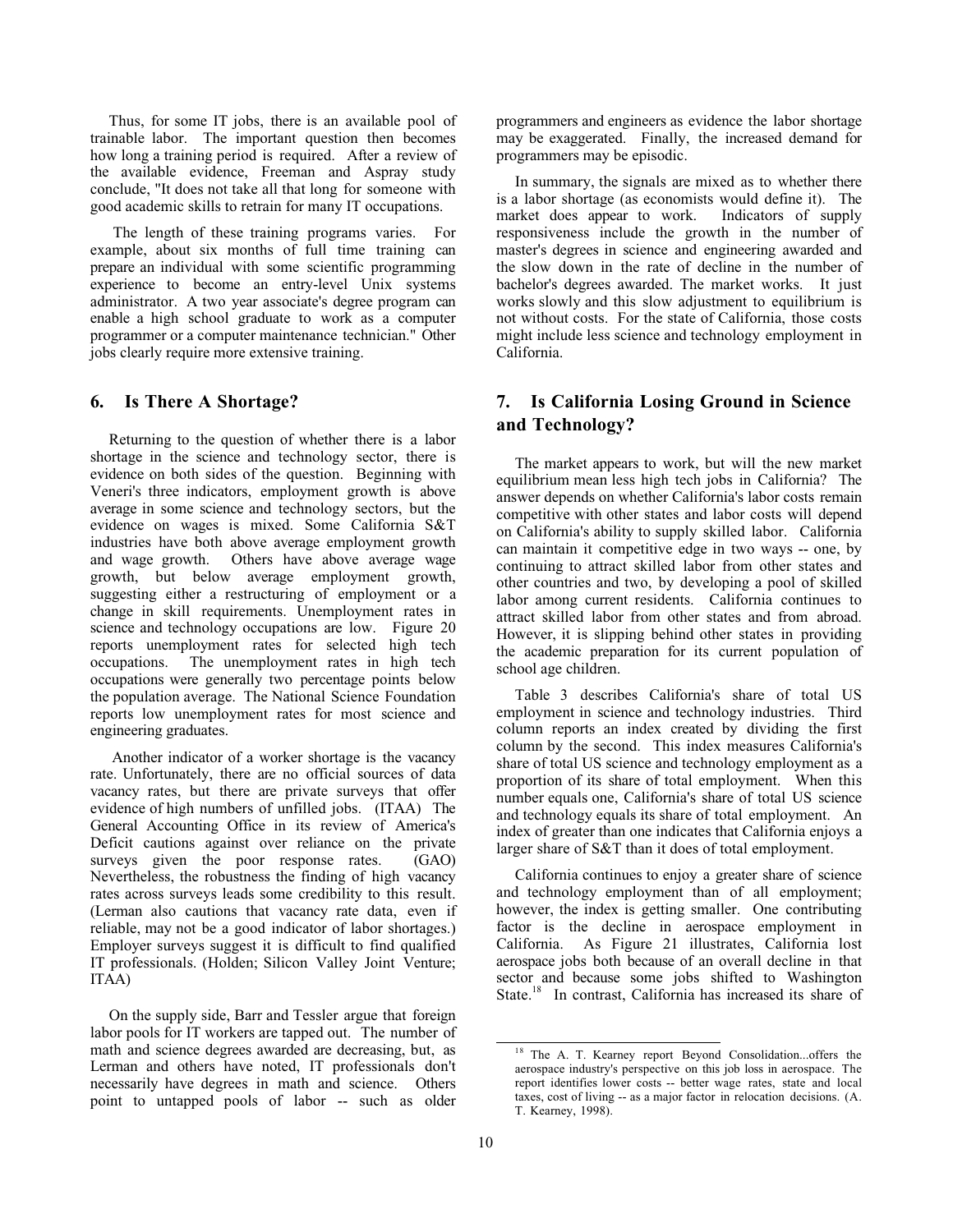|      | Column A                                                                        | Column B                                                                | Column C              |
|------|---------------------------------------------------------------------------------|-------------------------------------------------------------------------|-----------------------|
| Year | <b>CA Employment/</b><br><b>US Employment,</b><br><b>Science and Technology</b> | <b>CA Employment/</b><br><b>US Employment,</b><br><b>All Industries</b> | Ratio of Columns A& B |
| 1989 | 0.17                                                                            | 0.11                                                                    | 1.50                  |
| 1990 | 0.17                                                                            | 0.11                                                                    | 1.48                  |
| 1991 | 0.17                                                                            | 0.11                                                                    | 1.48                  |
| 1992 | 0.17                                                                            | 0.11                                                                    | 1.48                  |
| 1993 | 0.16                                                                            | 0.11                                                                    | 1.45                  |
| 1994 | 0.15                                                                            | 0.11                                                                    | 1.44                  |
| 1995 | 0.15                                                                            | 0.11                                                                    | 1.43                  |
| 1996 | 0.15                                                                            | 0.11                                                                    | 1.43                  |
| 1997 | 0.15                                                                            | 0.11                                                                    | 1.41                  |
| 1998 | 0.15                                                                            | 0.11                                                                    | 1.40                  |

**Table 3. Index of California's Share of US Science and Technology Employment**

*Source: State of California, Economic Development Department, Unpublished OES Table, Cali0AA8.xls, United States Department of Labor, Bureau of Labor Statistics, Selective Data Access, http://www.bls.gov and Author's Calculations.*

jobs in the drug industry, primarily at the expense of New Jersey.

Nevertheless, the loss of jobs in some sectors and the lack of growth in others provide grounds for concern.

California is also losing ground in its share of US production of science and technology degrees. Figure 22 depicts the number of bachelor's degrees awarded in science and technology in California as a ratio of the total number awarded in the United States. Again, the change is not dramatic, but California's share is getting smaller.

Some of the erosion of both job share and graduate share may be linked to a lack of math proficiency among K-12 students in California. The lack of math proficiency means that there are fewer students prepared to enter training and certificate programs for jobs as electronic technicians; and fewer students prepared to major in math, science and engineering fields in college.

Among the fifty states, California ranks  $32<sup>nd</sup>$  in eighth grade math scores and  $37<sup>th</sup>$  in science scores out of 40 states for which data was available. California ranks  $50<sup>th</sup>$ in students per computer and  $43<sup>rd</sup>$  in percentage of schools with internet access. In 1997, California averaged 12.5 students per computer in schools. The national average was 7 students per computer. (AEA *CYBEREDUCATION*) Calfee's survey of high tech employers in California underscored the importance of K-12 education. (Calfee, 1999) A majority of respondents perceived a general lack of preparedness of students graduating from secondary schools with respect to science and technology positions.

## **8. What Are Implications for Public Policy?**

To remain competitive, California must either increase the number of scientists, engineers, and other skilled workers that it attracts from other states and abroad or it must increase its own production of these workers.

Admittedly, there is some appeal of the first strategy. Let other states and countries invest in high quality primary and secondary education then reap the benefits of this investment by luring these workers to California. However, there are also disadvantages. In addition to the environmental and congestion costs associated with population growth, a strategy of importing skilled workers, with low investment in the current school age population, will lead to greater economic and social inequality.

On the other hand, there are also costs associated with attempting to increase the "home grown" supply of science and technology workers. Freeman and Aspray (1999) offer the cautionary tale of the federal government's efforts to increase the number of scientists and engineers in the late 1980s. In response to projected shortfalls of scientists and engineers, Congress increased funding for the National Science Foundation's education programs and many educational institutions increased the numbers of graduate students in science and engineering fields. Unfortunately, when this larger cohort reached the labor market, demand had deteriorated and the graduates were left unemployed and frustrated.

This cautionary tale illustrates one of the major pitfalls of government intervention in an otherwise functioning market -- things change. Indeed, a rapidly changing technology usually means a rapidly changing set of skill requirements for workers. Because things change, career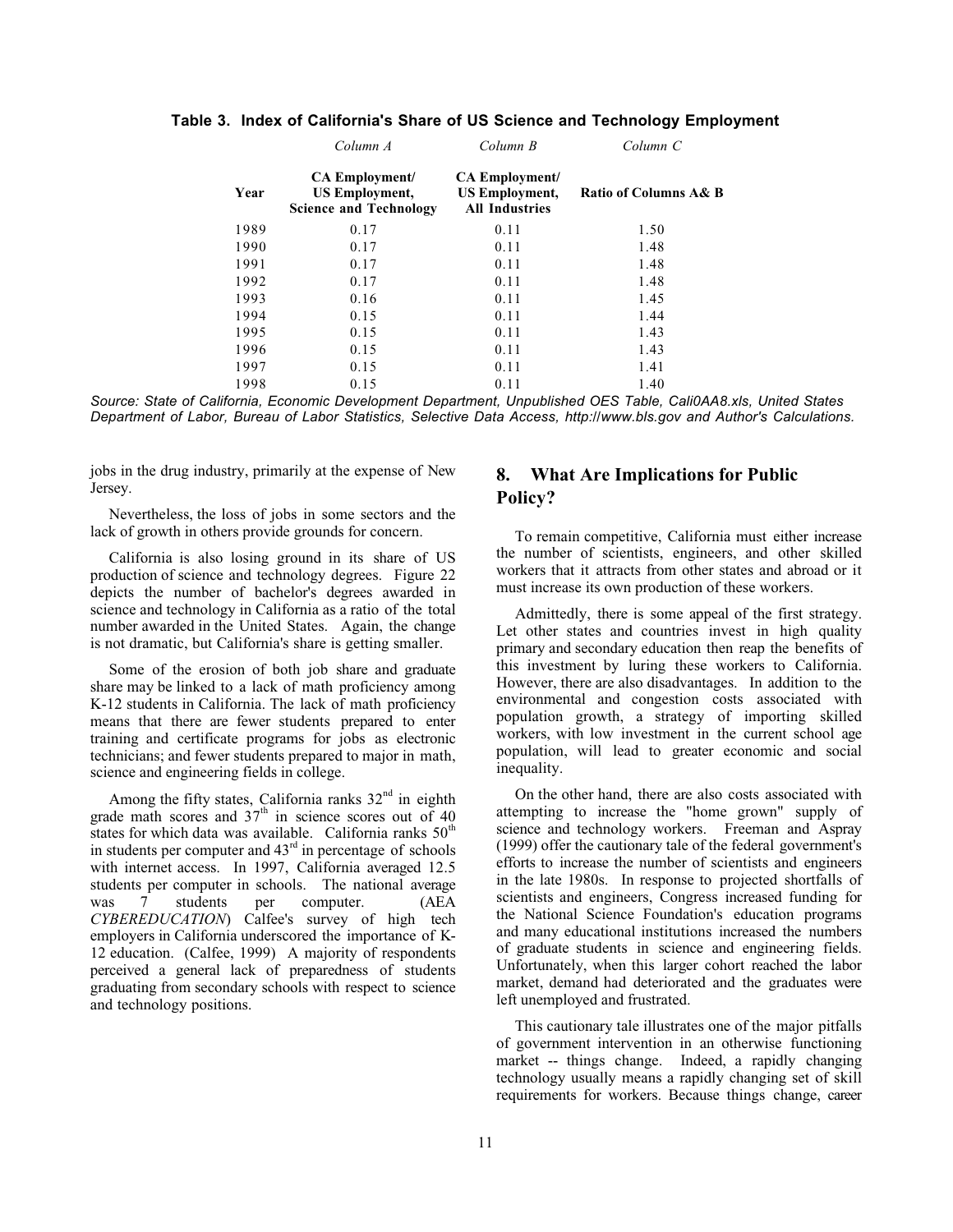paths in growth areas like information technology and biotech tend to be nonlinear. (Freeman and Aspray, 1999; Scott, 1998) In the traditional linear career path, a prospective worker begins training through formal education then gets a job in his field of concentration and works his way through the ranks. In the non-linear model, workers move between education and work throughout their careers. To succeed in this new model, workers need strong basic skills and opportunities for lifelong learning.

This analysis suggests two avenues for increasing the "home grown" supply of science and technology workers - - strengthen basic skills through improvements in K-12 education and expand opportunities for lifelong learning. Both strategies are fairly low risk because they prepare workers to respond to changes in demand. Both have the added benefit of increasing the attractiveness of California as a destination for skilled workers.

In addition, there may also be a need to increase awareness of career opportunities in science and technology industries. A survey of high school students in Silicon Valley found low awareness of careers in hightech and a lack of interest in math and science. (A.T., Kearney, 1999) Less than 20% of the surveyed students recognized that math, physics, chemistry or electronics were relevant to high-tech careers. There may also be a need for outreach programs to increase interest in these fields for African Americans, Latinos and white women. All three groups continue to be underrepresented in science and technology fields of study. (National Science Foundation, 1998)

#### **9. Summary of Labor Market Conditions**

Given the range of industries included in the science and technology sector and the diversity of skill requirements, it is useful to conclude with a summary of labor market conditions in the five industries targeted by the CCST project.

Aerospace. Nationally, employment of aerospace workers has increased in recent years and is projected to enjoy modest growth into the next century. However, employment is shrinking in California thanks in part to consolidation within the industry and to the relocation of manufacturing facilities. Despite the decline in employment, average wages of aircraft industry workers in California have been increasing. The number of degrees awarded in aeronautical engineering has decreased.

Biomedical and Biotechnology. The data on this industry is sketchy but the available evidence suggests that employment in this sector is growing and it is growing in California relative to the rest of the country. The number of degrees awarded in biological and life sciences is also increasing. Wages are growing but not at a faster than average pace.

Computer and Electronics. There has been a modest increase in employment since 1995 both in California (slightly above the average for all nonfarm employment) and in the U.S (below the average for all nonfarm employment). Wage growth has also been modest. The number of degrees awarded in electrical engineering and in computer engineering has decreased.

Software and Computer Related Services. This industry has been an engine of growth for the science and technology sector. Employment has increased both nationally and in California. In the computer programming and data services industry wage growth is substantially above the average for all industries. However, wages in specific computer related occupations do not appear to be growing rapidly. The number of degrees awarded in computer science is decreasing, but many math and computer scientists majored in other fields.

Communications. This industry is also difficult to characterize adequately with existing data. Employment growth has been below average in communications equipment, but above average in communications services. However, only five percent of employment in communications services can be considered high-tech. Wage growth is near the average for all industries.

Overall, demand is growing and labor markets are tight. There may not technically be a shortage of science and technology workers, but there is upward pressure on wages. Furthermore, there is the prospect that with higher wages some jobs will leave the state. To avoid losing its position as a leader in science and technology, California must address the educational shortcomings that constrain the supply of labor in these industries.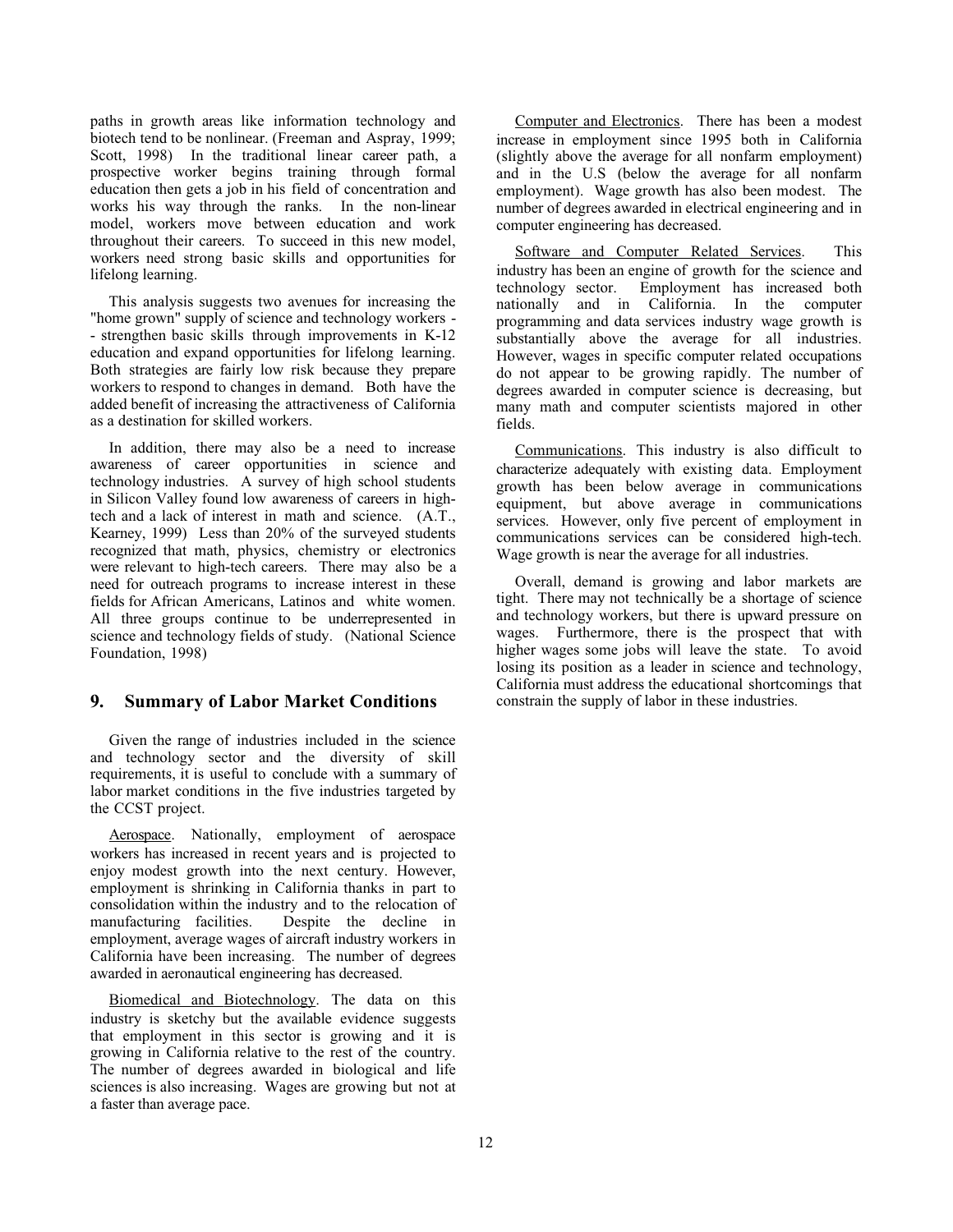

**Figure 1. Nationally, Computer Programming Experienced Greatest Employment Growth** *Source: United States Department of Labor, Bureau of Labor Statistics, Series Reports, http://www.bls.gov*



**Figure 2. Employment Growth in Computer Programming Services Also Outstrips Other Sectors in California**

*Source: US Dept of Labor, Bureau of Labor Statistics, State and Area Employment, Hours and Earnings*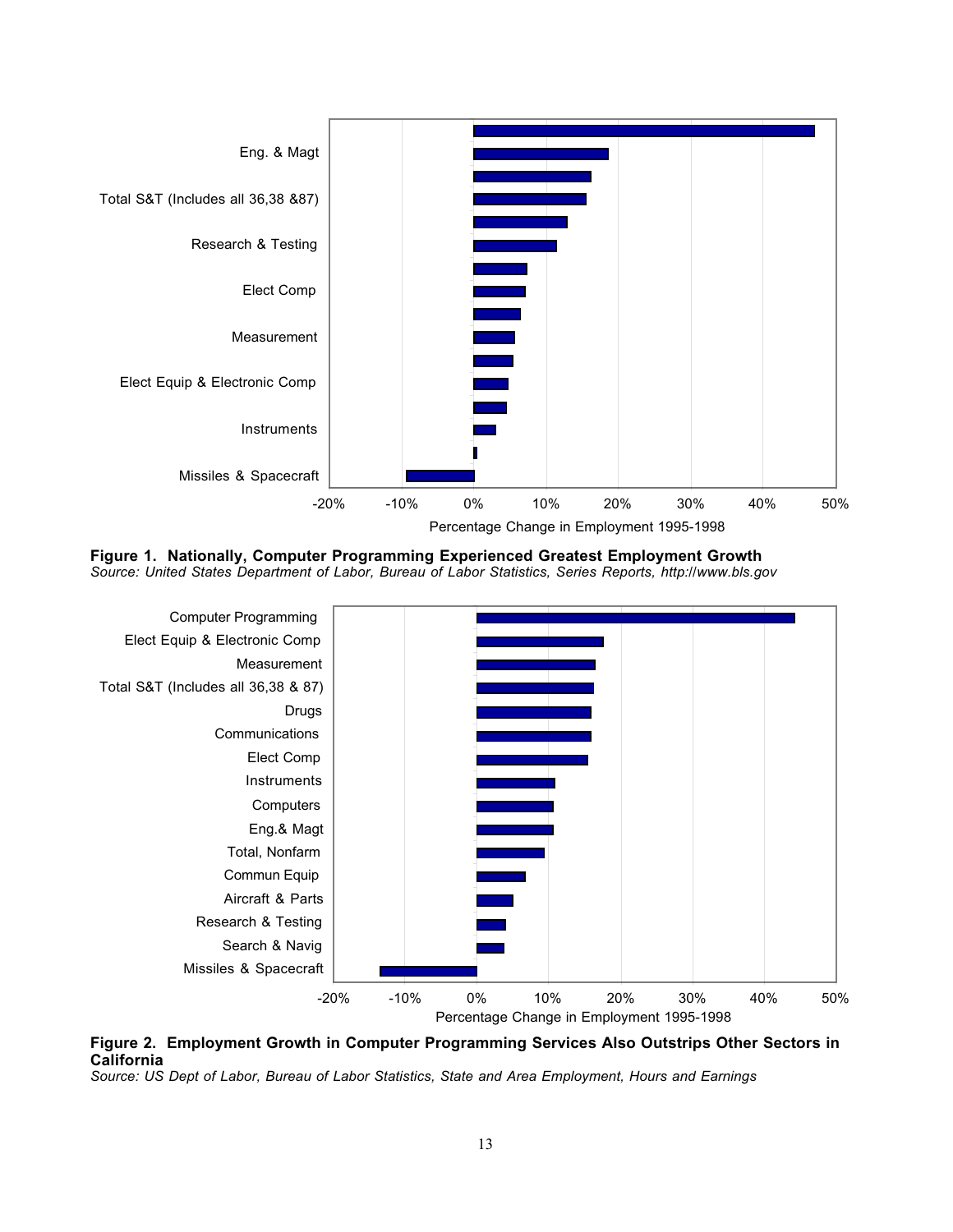

**Figure 3. US Employment Change, 1995-1998**

*Source: United States Department of Labor, Employment and Earnings, Annual Household Averages*



**Figure 4. California Employment Change, 1996-1998** *Source: http://www.calmis.cahwnet.gov*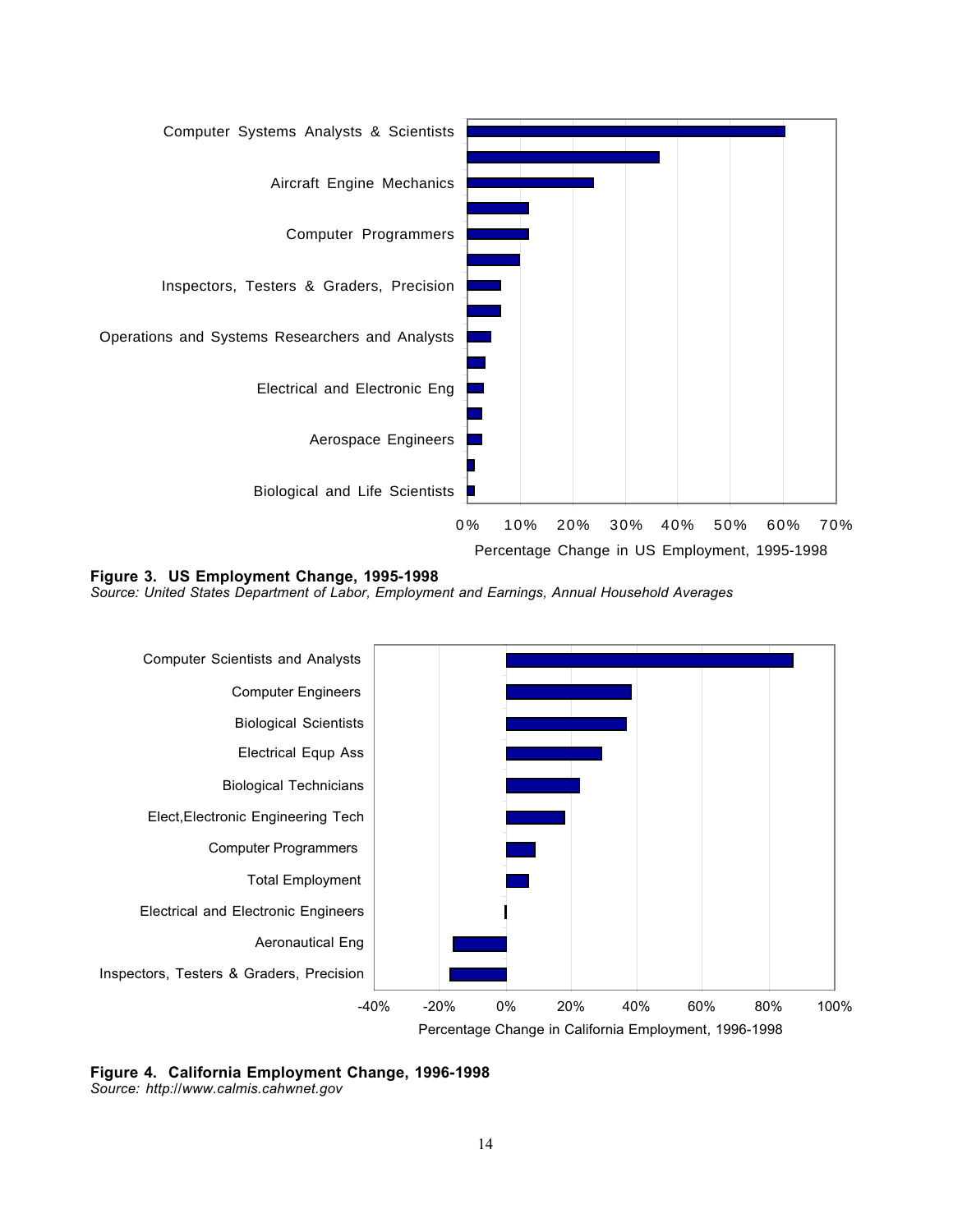

**Figure 5. Employment of Computer Programmers Has Fluctuated** *Source: United States Department of Labor, Employment and Earnings, Annual Household Averages*



**Figure 6. Dramatic Decline in Aerospace Engineers 1991-1994** *Source: United States Department of Labor, Employment and Earnings, Annual Household Averages*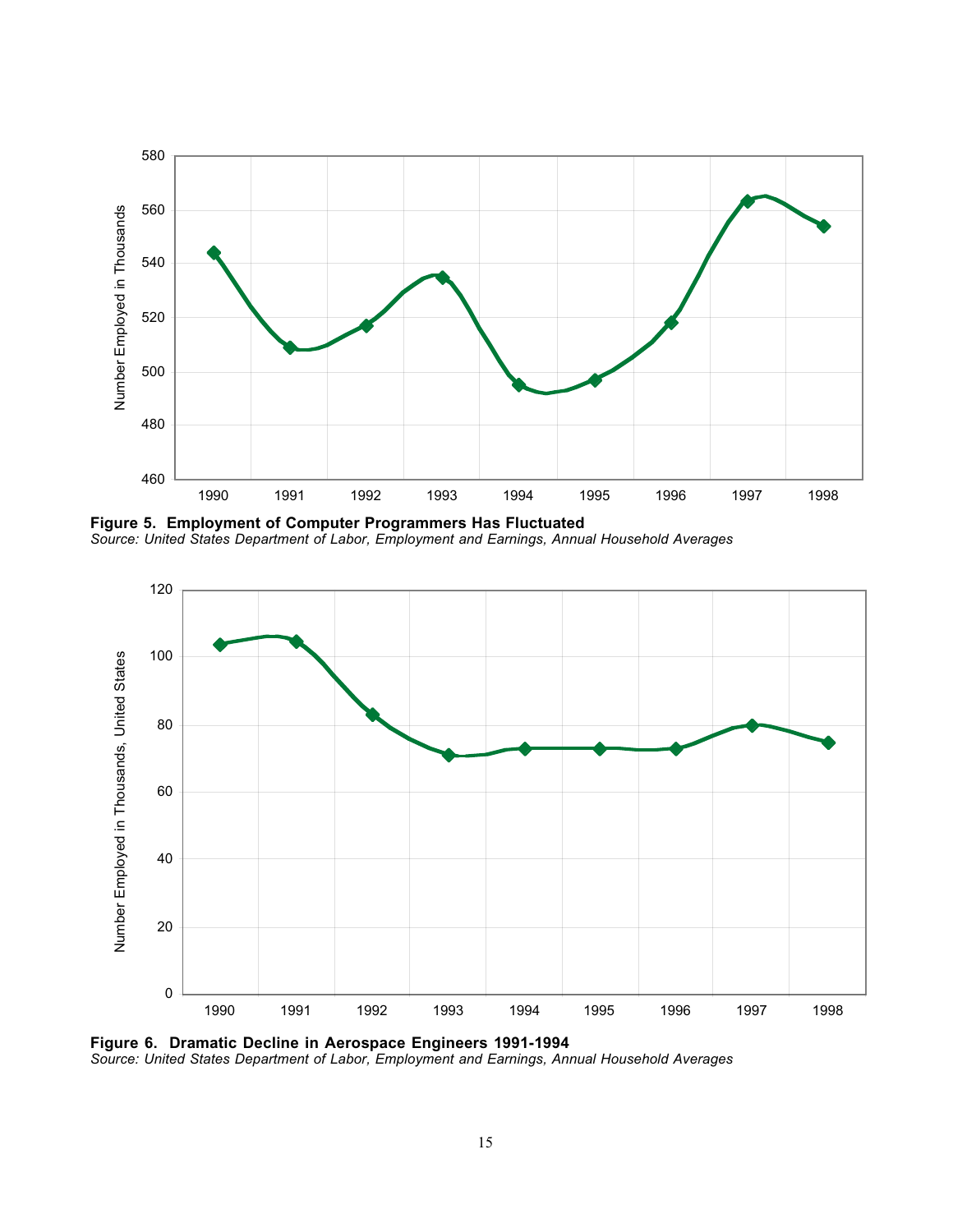

**Figure 7. Biotech Occupations Grew Between 1990 and 1994, But Slowed Recently** *Source: United States Department of Labor, Employment and Earnings, Annual Household Averages*



**Figure 8. Projected Change in US Employment, 1996-2006**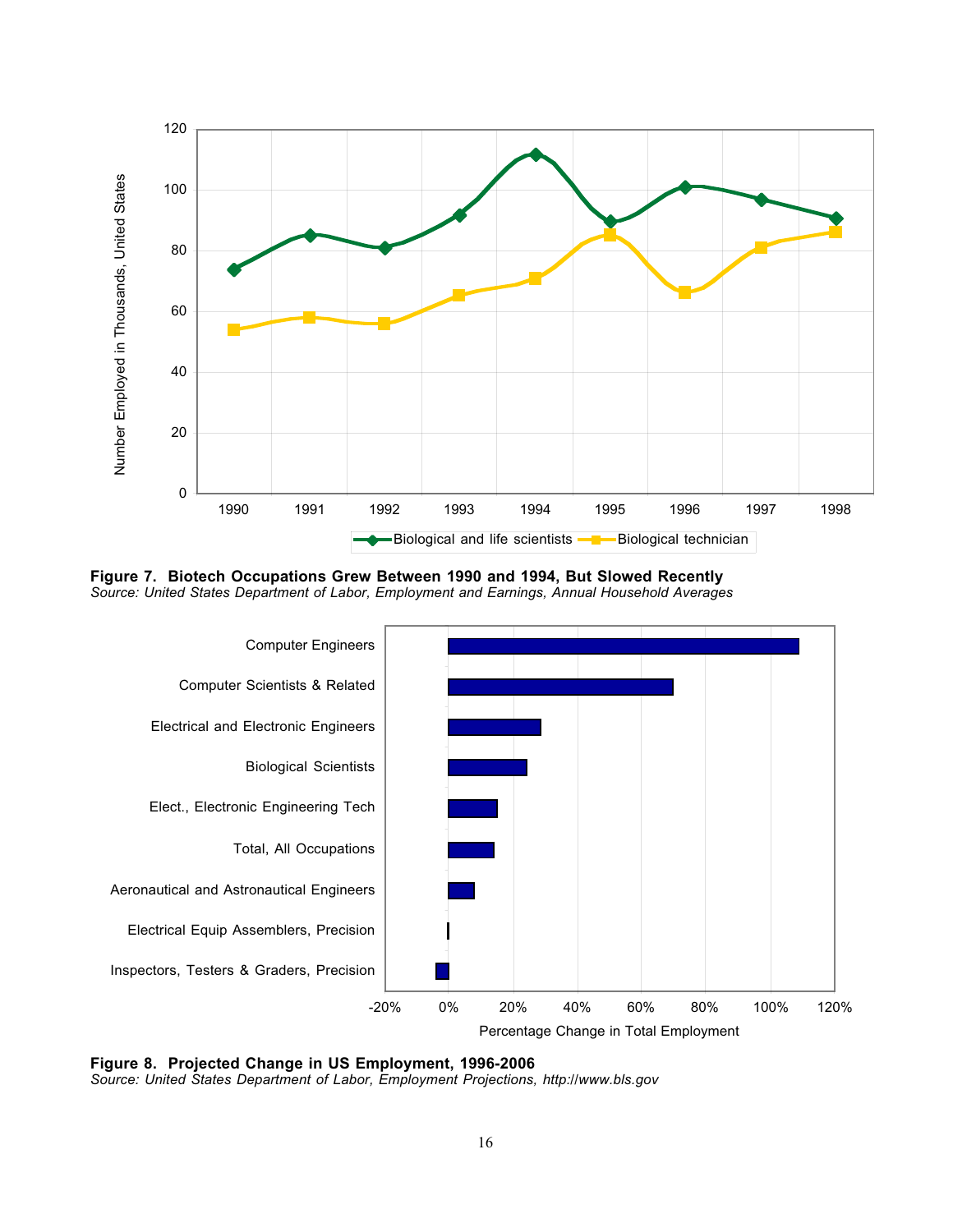

**Figure 9. Projected Change in California Employment, 1996-2006**

*Source: State of California, Employment Development Department, http://www.calmis.cahwnet.gov*



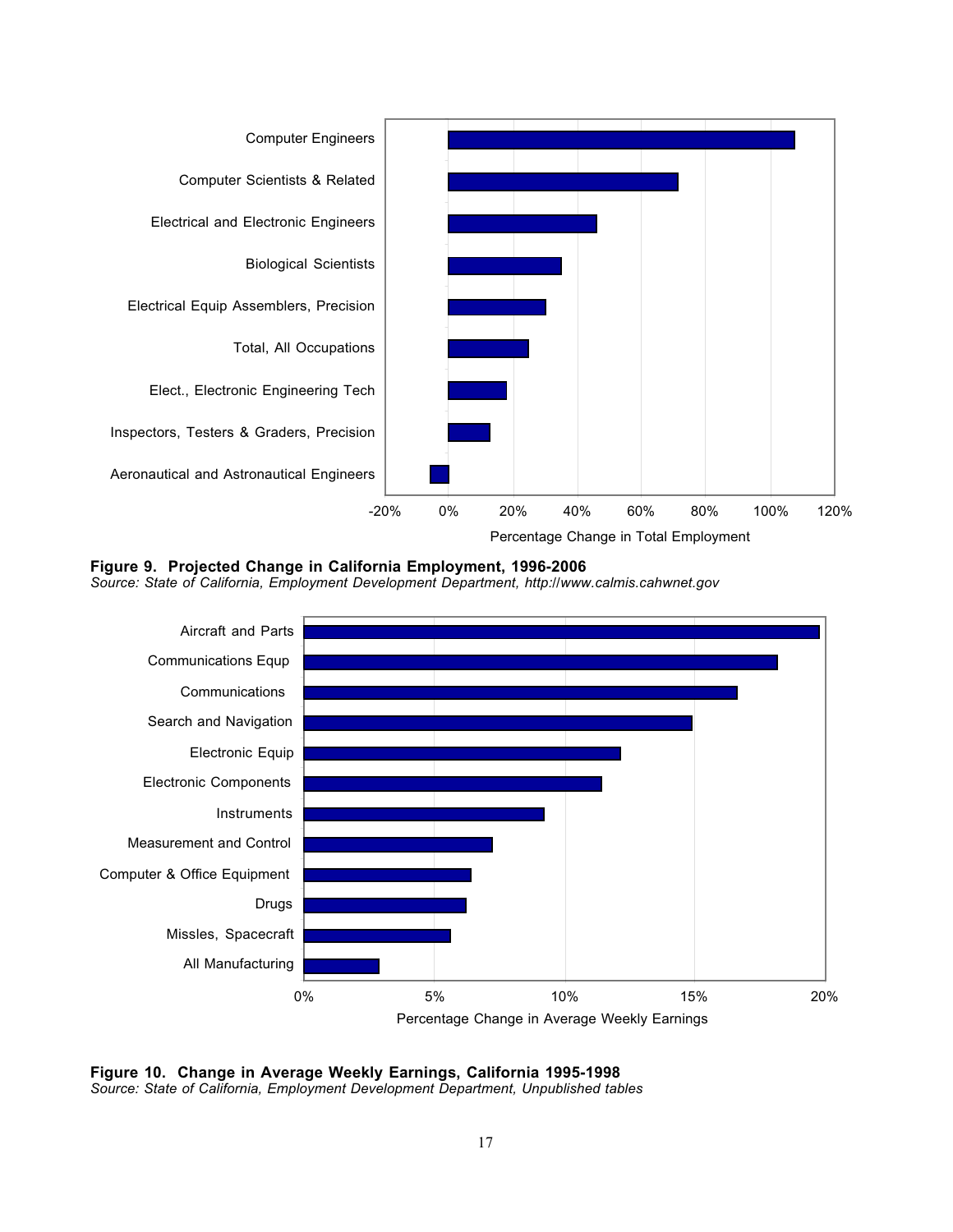

#### **Figure 11. Median Weekly Wages (1998 dollars)**

*Source: United States Department of Labor, Employment and Earnings, Annual Household Averages*



**Figure 12. Electrical Engineering Degrees Awarded in the United States, 1966-1996**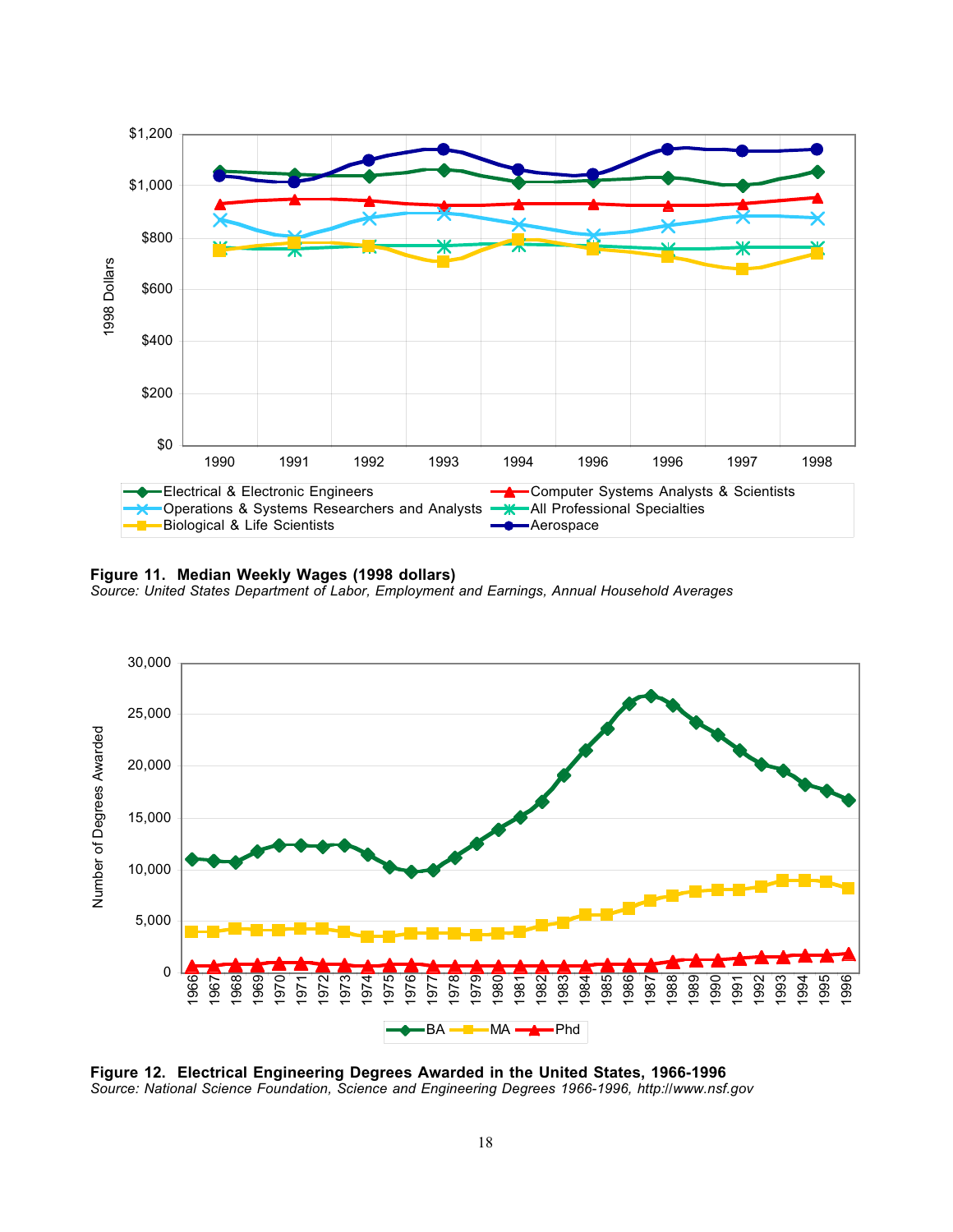

**Figure 13. Computer Science Degrees Awarded in the United States, 1966-1996** *Source: National Science Foundation, Science and Engineering Degrees 1966-1996, http://www.nsf.gov*



**Figure 14. Aeronautical Engineering Degrees Awarded in the United States, 1966-1996**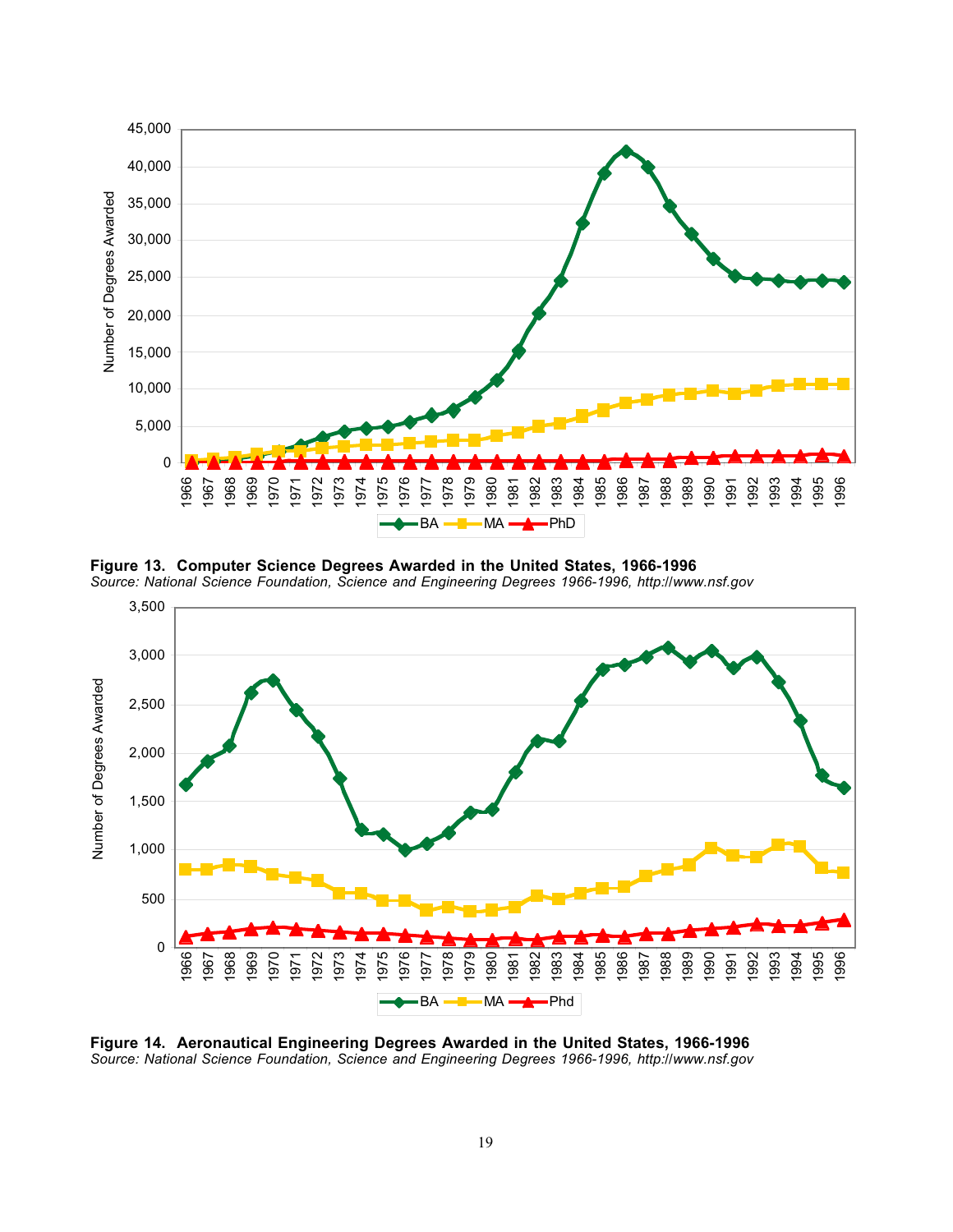

**Figure 15. Degrees Awarded in Biological Sciences, United States** *Source: National Science Foundation, Science and Engineering Degrees 1966-1996, http://www.nsf.gov*



**Figure 16. Science and Engineering Degrees Awarded in California**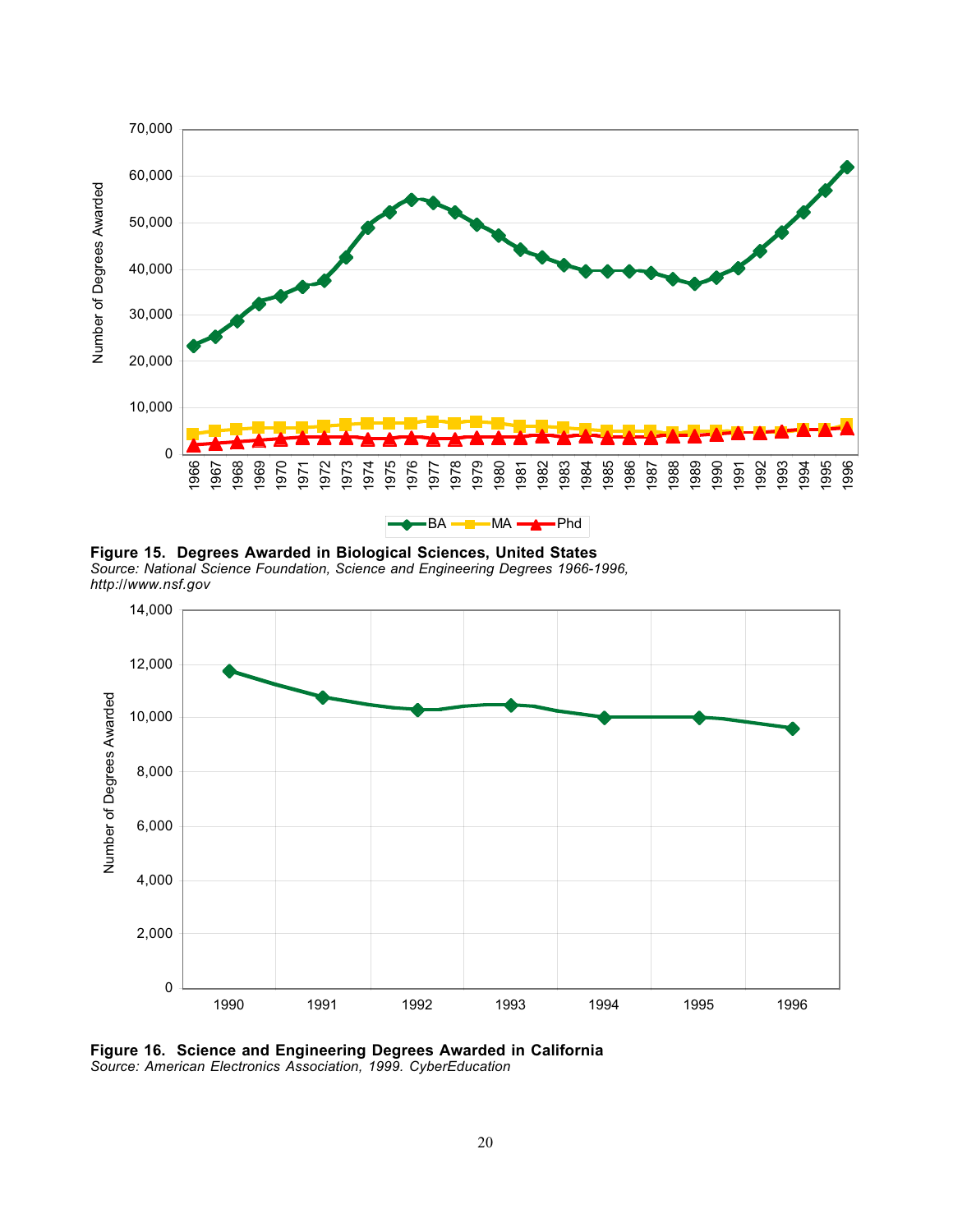

**Figure 17. Job Deficits in Math, Computer Science and Electrical Engineering** *Source: Author's calculations*



Figure 18. Percentage of Employed Computer and Math Scientists by Degree Field Source: National Science Foundation, Science and Engineering Indicators-1998.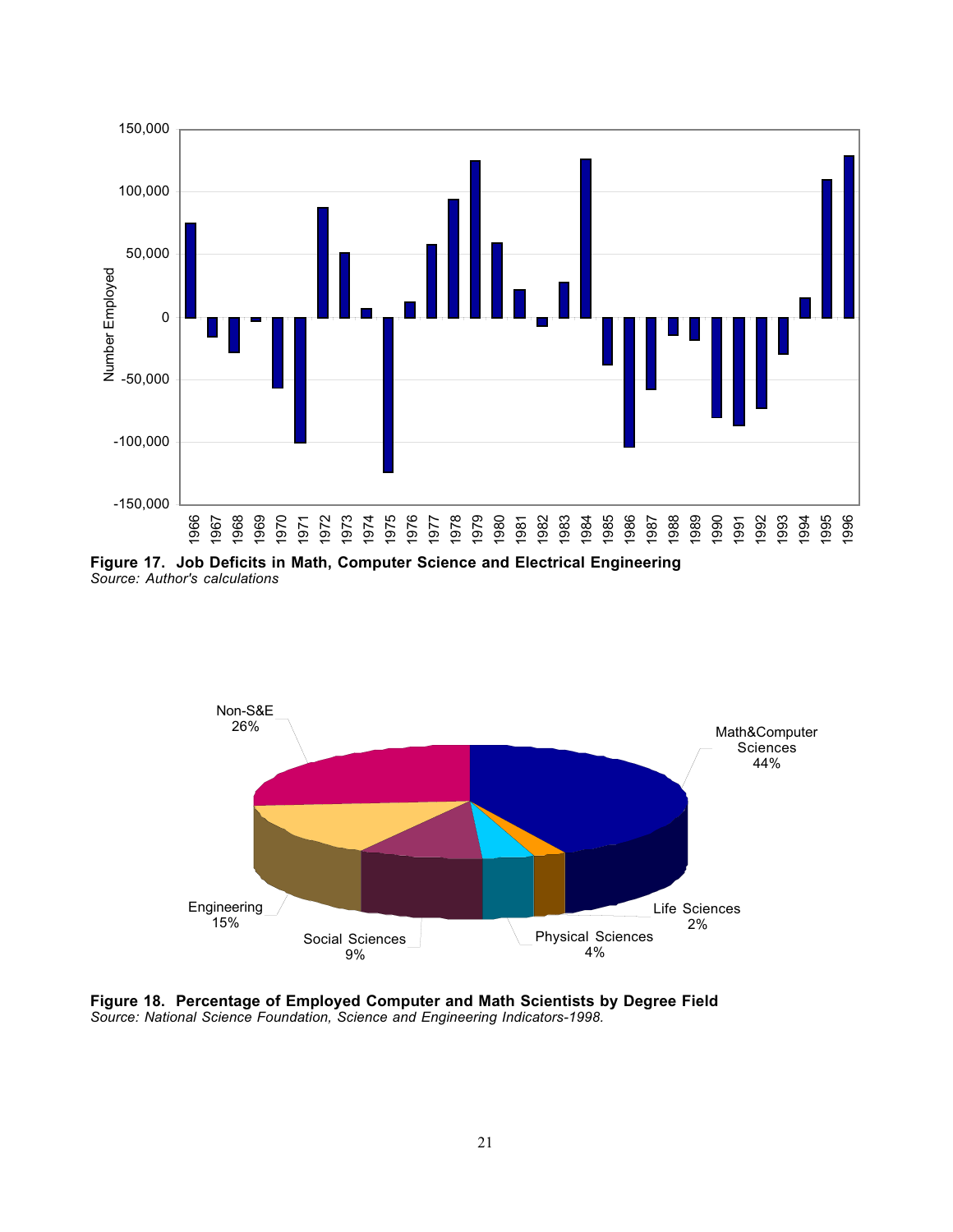

**Figure 19. Semester Credits in Computer Science Completed by Bachelor's Degree Recipients** *Source: United States Department of Education, National Center for Education Statistics, http://nces.ed.gov*



**Figure 20. 1998 Unemployment Rates, Selected Occupations**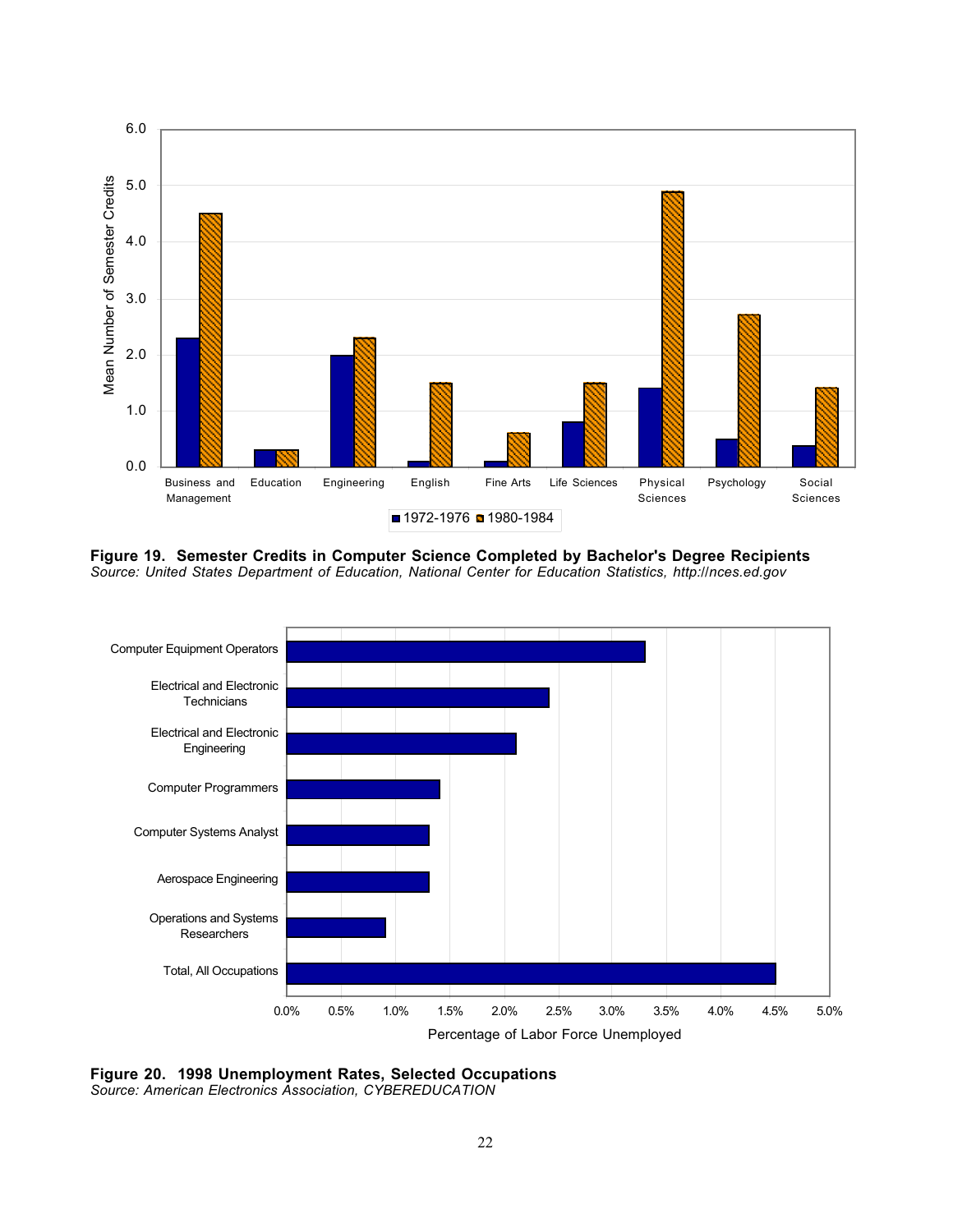



*Source: United States Department of Labor, Bureau of Labor Statistics, State and Area Employment Statistics http://www.bls.gov*



**Figure 22. California's Share of the Production of US Science and Technology Graduates Has Fallen**